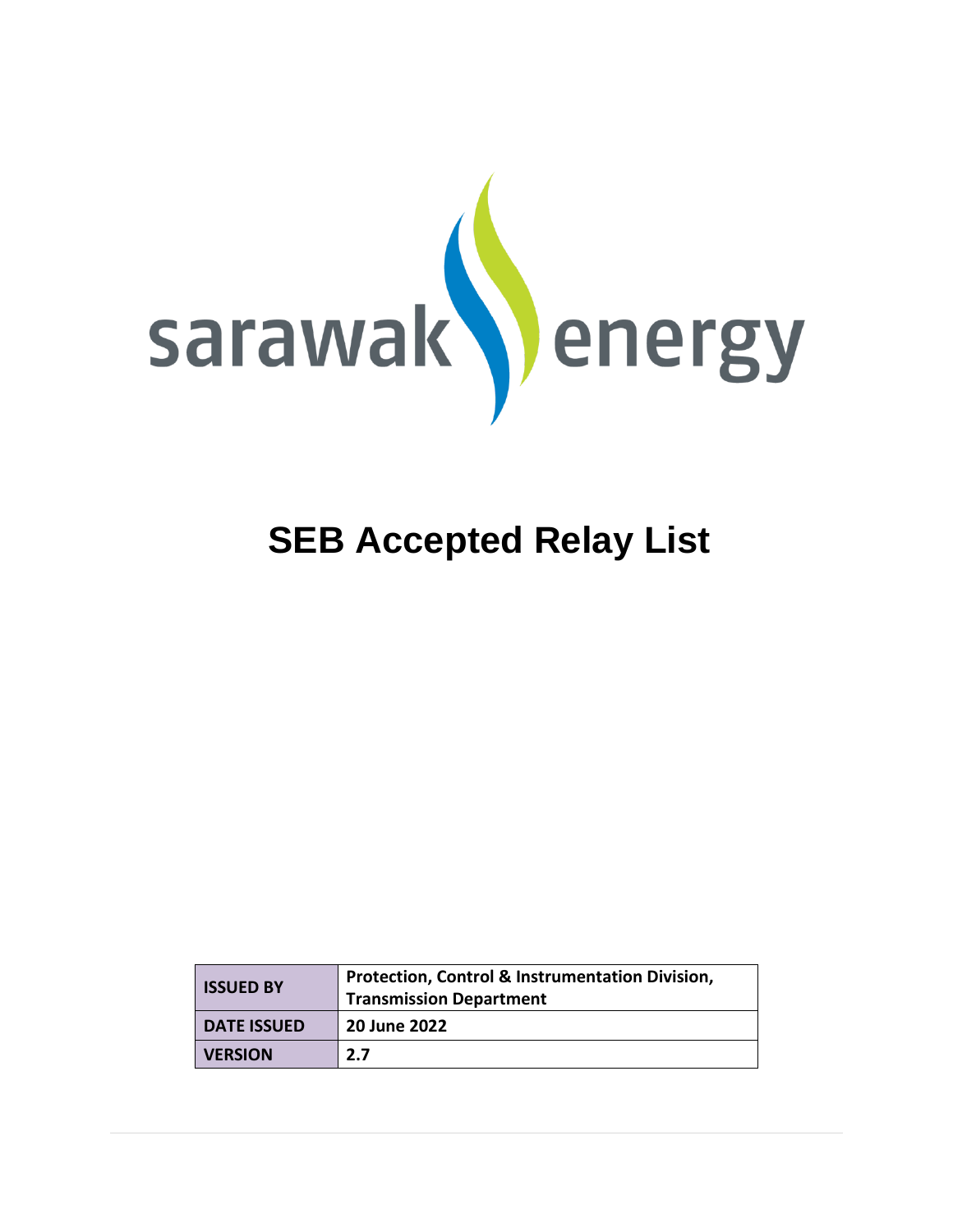

The items shown in this SEB Accepted Relay List (ARL) includes protection relays, disturbance recorders and ancillary equipment used for transmission and distribution substation. The list stipulated in this document supersedes all preceding issues including revisions.

Any supplier/manufacturer who desire to have their items placed on the list, or any user believing an existing item should be removed from the list, or any communication calling attention to an error or omission in the list, such as an obsolete item, etc, should address to:

> **Chief Executive Officer Sarawak Energy Berhad Menara Sarawak Energy No. 1, The Isthmus, 93050 Kuching Sarawak, MALAYSIA. Tel : +6 082-388388 Fax : +6082-389983 / +6082-344054**

#### **Attention: SEB ARL [Vice-President, Transmission for Chief Executive Officer**]

Every effort has been made to ensure the accuracy of this document. However, in case of any discrepancies, records of Transmission Protection, Control & Instrumentation Division are the authoritative source.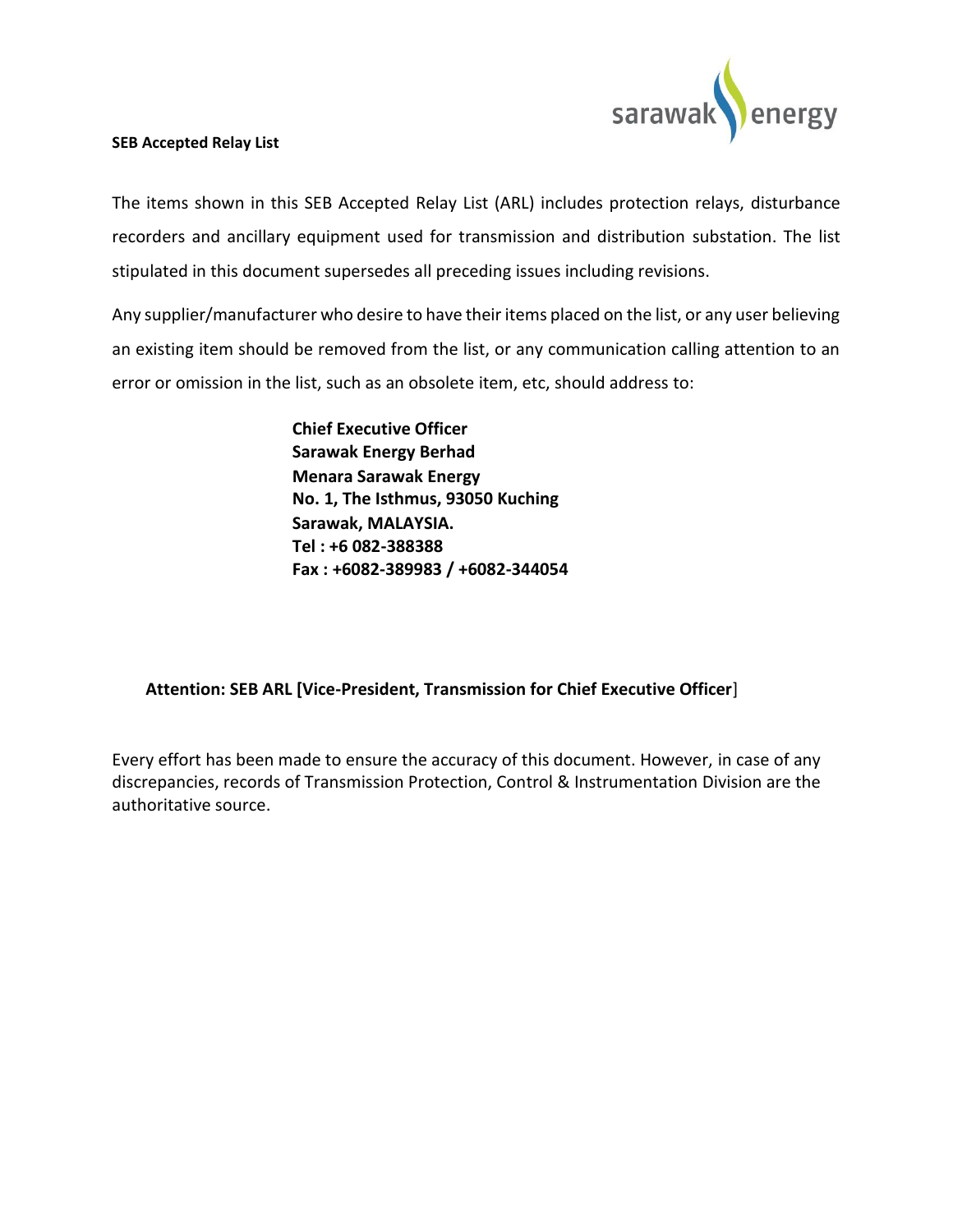

### **TABLE OF CONTENTS**

| $\mathbf{1}$ |      |  |
|--------------|------|--|
|              | 1.1  |  |
|              | 1.2  |  |
|              | 1.3  |  |
|              | 1.4  |  |
|              | 1.5  |  |
|              | 1.6  |  |
|              | 1.7  |  |
|              | 1.8  |  |
|              | 1.9  |  |
|              | 1.10 |  |
|              | 1.11 |  |
|              | 1.12 |  |
|              | 1.13 |  |
|              | 1.14 |  |
|              | 1.15 |  |
|              | 1.16 |  |
|              | 1.17 |  |
|              | 1.18 |  |
| $\mathbf{2}$ |      |  |
| 3            |      |  |
|              | 3.1  |  |
|              | 3.2  |  |
|              | 3.3  |  |
|              | 3.4  |  |
|              | 3.5  |  |
| 4            |      |  |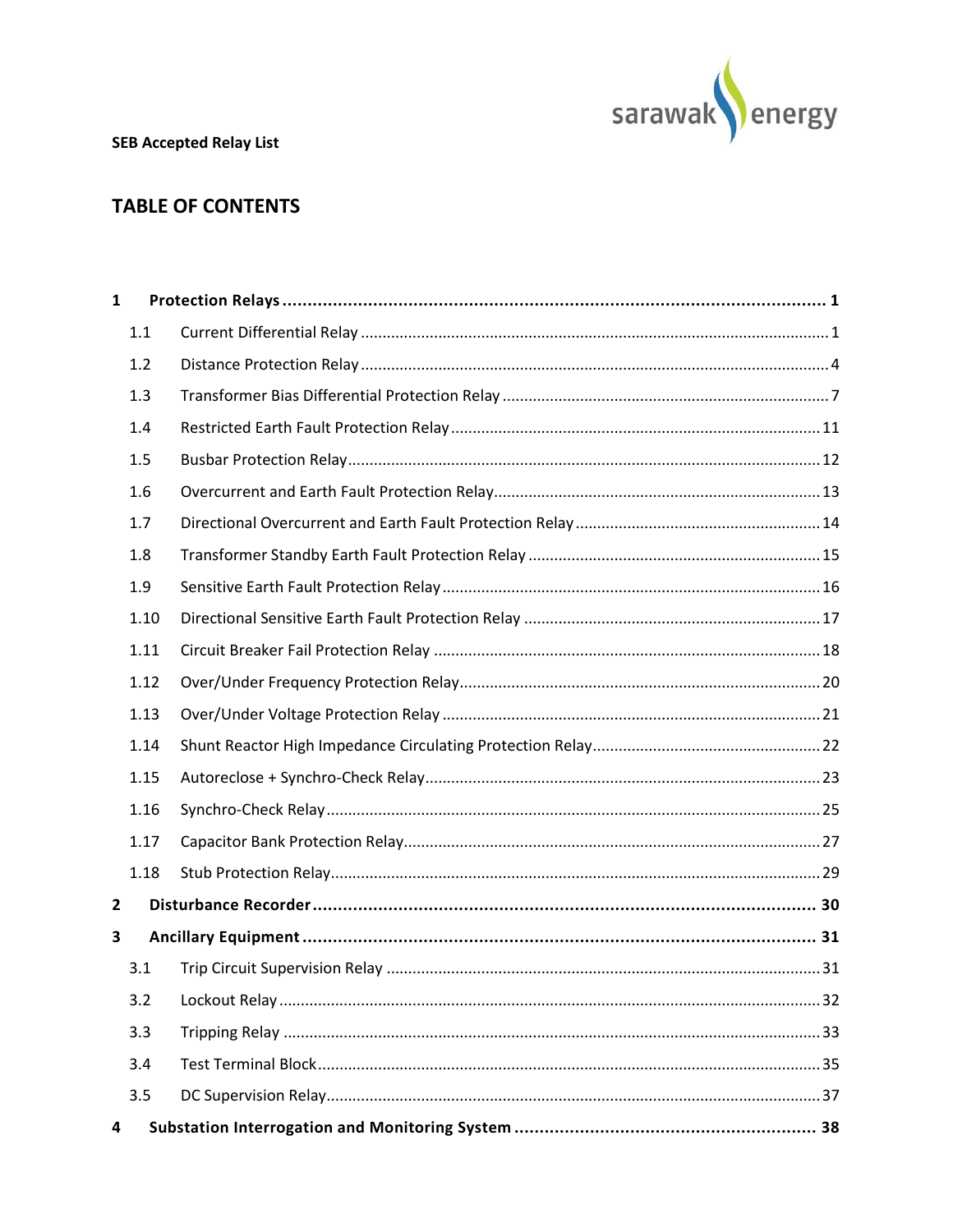

# **1 Protection Relays**

### **1.1 Current Differential Relay**

<span id="page-3-1"></span><span id="page-3-0"></span>

| <b>Function</b>                | <b>Manufacturer</b><br>/Country       | <b>Relay</b><br><b>Model</b> | <b>Ordering Code</b>                                                                                                                                                                                                                                                                                                        | <b>Firmware Version</b> | <b>Voltage Limit</b> | <b>Remarks</b>                                                                                                                                                                                                                                                                                                                                       |
|--------------------------------|---------------------------------------|------------------------------|-----------------------------------------------------------------------------------------------------------------------------------------------------------------------------------------------------------------------------------------------------------------------------------------------------------------------------|-------------------------|----------------------|------------------------------------------------------------------------------------------------------------------------------------------------------------------------------------------------------------------------------------------------------------------------------------------------------------------------------------------------------|
| Current<br><b>Differential</b> |                                       |                              | RED670*2.2-F00X00-<br>A00000000000001000-<br>B41100000100000000110000000-<br>C010001001000000000010000000-<br>D11000010-T0000-<br>E11000-F0-S0-G010-H00000000000-<br>K01010110-L0000-<br>M0010000-P000000000000000000-<br>B1X0-CF-CB-B-A6X0-<br>CO-PXXXXXXXAAXXY<br><b>1</b> - BIM / BOM                                    |                         | 500kV                |                                                                                                                                                                                                                                                                                                                                                      |
|                                | <b>ABB Power</b><br>Grids /<br>Sweden | <b>RED670</b>                | 1MRK002810-AG (Short Ordering<br>Code for RED670)<br>RED670*2.2-F00X00-<br>A00000000000001000-<br>B41100000100000000110000000-<br>C010001001000000000010000000-<br>D11000010-T0000-<br>E11000-F0-S0-G010-H00000000000-<br>K01010110-L0000-<br>M0010000-P000000000000000000-<br>B1X0-CF-CB-B-A6X0-<br>CD1AAXX-PXXXXXXXXAAXXY | 2.2.5.11<br>(2.2.2.1)   | 275kV and<br>132kV   | Ordering code for RED670 V2.2 if<br>the remote end is using RED670<br>V1.1:<br>RED670*2.2-F00X00-<br>A00000000010000100-<br>B41100000100000000110000000-<br>C01000100100000000010000000-<br>D11000010-T0000-<br>E11000-F0-S0-G010-<br>H00000000000-K01010110-L0000-<br>M0010000-P000000000000000000-<br>B1X0-CF-CB-B-A6X0-<br>CD1AAXX-PXXXXXXXXAAXXX |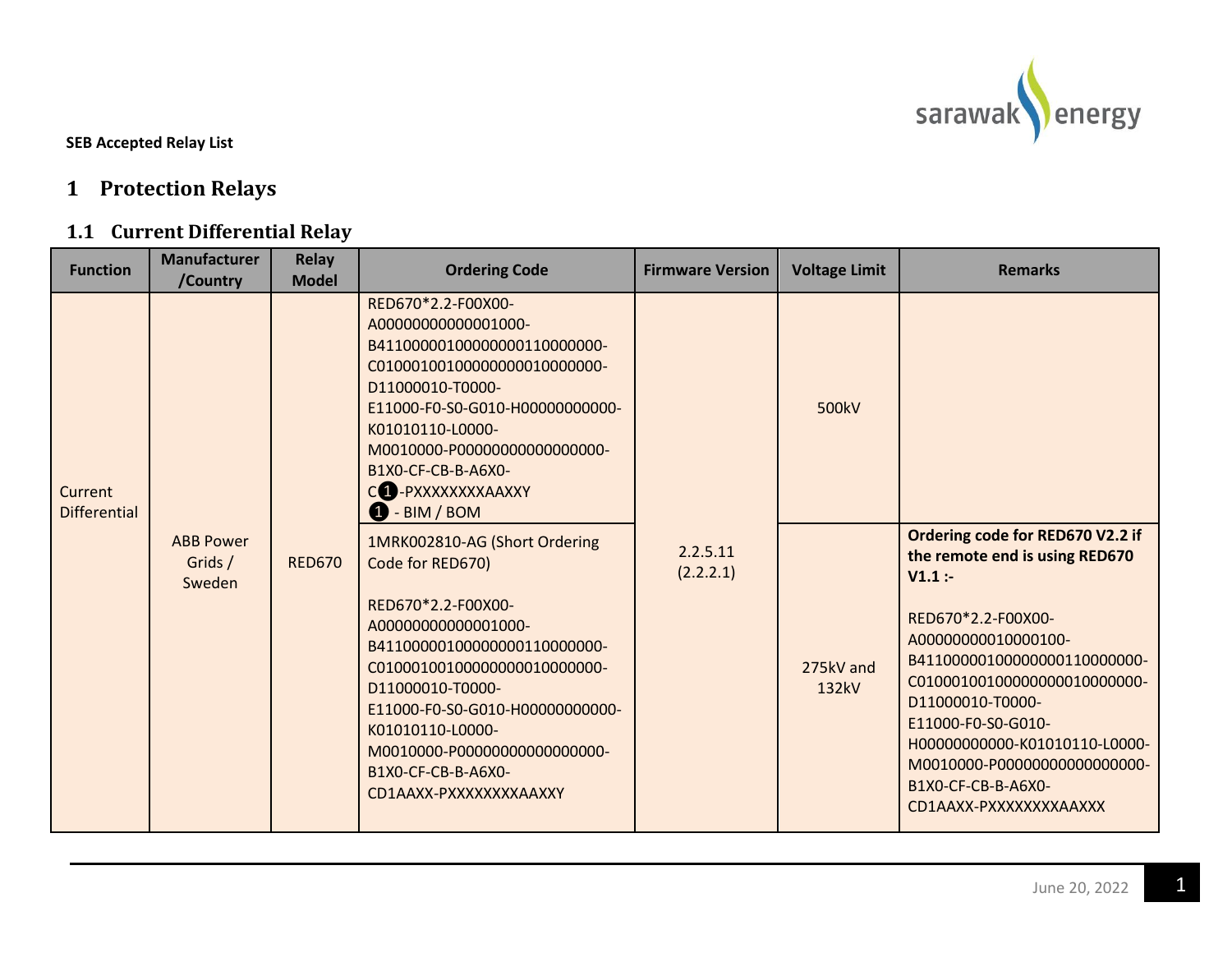

|  | <b>SEB Accepted Relay List</b> |  |
|--|--------------------------------|--|
|--|--------------------------------|--|

| <b>Function</b>                | <b>Manufacturer</b><br>/Country                     | <b>Relay</b><br><b>Model</b> | <b>Ordering Code</b>                                                                                                                                                                                                            | <b>Firmware Version</b>       | <b>Voltage Limit</b>      | <b>Remarks</b>                                                                                                                                            |
|--------------------------------|-----------------------------------------------------|------------------------------|---------------------------------------------------------------------------------------------------------------------------------------------------------------------------------------------------------------------------------|-------------------------------|---------------------------|-----------------------------------------------------------------------------------------------------------------------------------------------------------|
|                                | SIEMENS /<br>Berlin,<br>Germany                     | <b>7SL87</b>                 | 7SL87JAAAAA0008810A <sup>1</sup> 11111211<br>28000000ACOCH1BA1CJ0CE0<br><b>1</b> Function Point Class<br>2 Integrated Internet Port J<br><b>8</b> Protection interface module Port<br>4 IEC61850 Communication<br>module Port F | V08.81                        | 500kV, 275kV<br>and 132kV | <b>Mandatory Accessories &amp;</b><br>Software:-<br>(a) Engineering Tools Digsi 5<br>Premium<br>(b) USB 2.0 Cable                                         |
| Current<br><b>Differential</b> | GE / Stafford,<br><b>UK</b>                         | P545                         | P545810A0S076AM                                                                                                                                                                                                                 | 76 (Firmware)<br>M (Hardware) | 500kV, 275kV<br>and 132kV | <b>Mandatory Accessories &amp;</b><br>$\bullet$<br>Software:-<br>(a) MiCOM S1 Agile Software<br><b>Communication Converter 2Mbps</b><br>(P591602A0M0200B) |
|                                | Schneider<br>Electric /<br>Wuxi, Jiang Su,<br>China | P545                         | P54531EA3M0H99M-SEB<br>(without IEC61850)<br>P54531QA6M0H99M-SEB<br>(with IEC61850)                                                                                                                                             | H <sub>9</sub>                | 500kV, 275kV<br>and 132kV | <b>Mandatory Accessories &amp;</b><br>$\bullet$<br>Software:-<br>(a) Easergy Studio<br><b>Communication Converter 2Mbps</b><br>(P-2M-L3A11A011A)          |
|                                | NR Electric /<br>Nanjing, China                     | <b>PCS-931</b>               | PCS-931-AACB-BA0XXBBXBBD0XA-<br><b>EN-R3.40</b>                                                                                                                                                                                 | 3.30<br>(CRC:55A2D7DB)        | 500kV, 275kV<br>and 132kV | PCS Explorer V1.1.6 (Unlimited<br>License)<br><b>Communication Converter</b><br>$\bullet$<br>2Mbps (MUX-2M)                                               |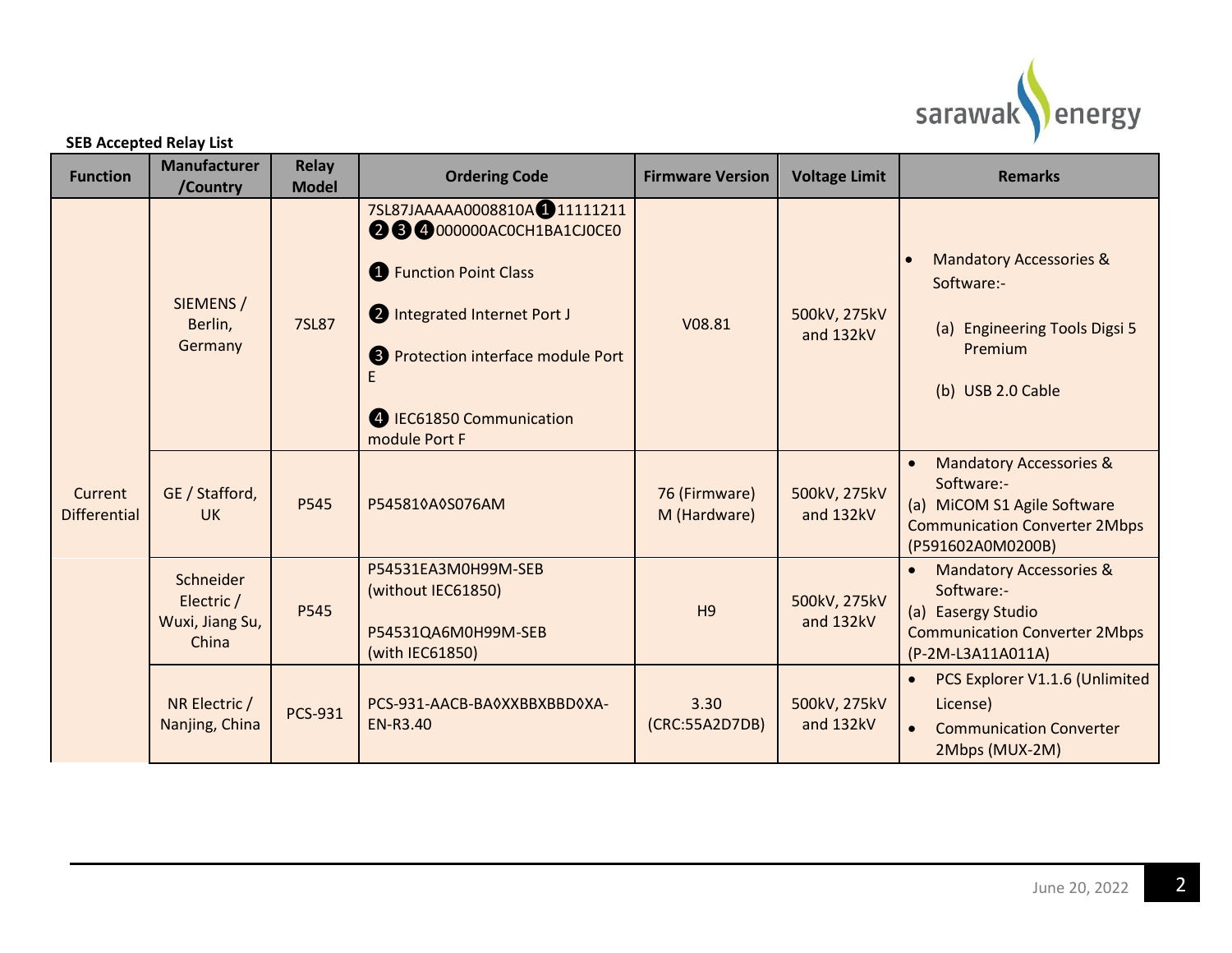

| <b>Function</b> | <b>Manufacturer</b><br>/Country | <b>Relay</b><br><b>Model</b> | <b>Ordering Code</b>   |
|-----------------|---------------------------------|------------------------------|------------------------|
|                 | SIEMENS /<br>Berlin,<br>Germany | 7SD 610                      | 7SD6101-0BB09-0BJ0+M20 |
|                 | Calamatalan                     |                              |                        |

| <b>Function</b>         | <b>Manufacturer</b><br>/Country                     | Relay<br><b>Model</b> | <b>Ordering Code</b>            | <b>Firmware Version</b>  | <b>Voltage Limit</b> | <b>Remarks</b>                                                                                                                                                        |
|-------------------------|-----------------------------------------------------|-----------------------|---------------------------------|--------------------------|----------------------|-----------------------------------------------------------------------------------------------------------------------------------------------------------------------|
|                         | SIEMENS /<br>Berlin,<br>Germany                     | 7SD 610               | 7SD6101-0BB09-0BJ0+M20          | 4.74                     | 33kV and<br>below    | P-Set 4.73                                                                                                                                                            |
| Current<br>Differential | Schneider<br>Electric /<br>Wuxi, Jiang Su,<br>China | P521                  | P521B00Z112DG0-SEB              | DG (Software<br>Version) | 33kV and<br>below    |                                                                                                                                                                       |
|                         | NR Electric /<br>Nanjing, China                     | PCS-9613              | PCS-9613-AACB-A0AA0X0A-EN-R3.20 | 3.00<br>(CRC:F94D89D1)   | 33kV and<br>below    | <b>Mandatory Accessories &amp;</b><br>$\bullet$<br>Software:-<br>(a) PCS Explorer V1.1.6<br>(Unlimited Licence)<br>(b) Communication<br>Converter 64kbps (MUX-<br>64) |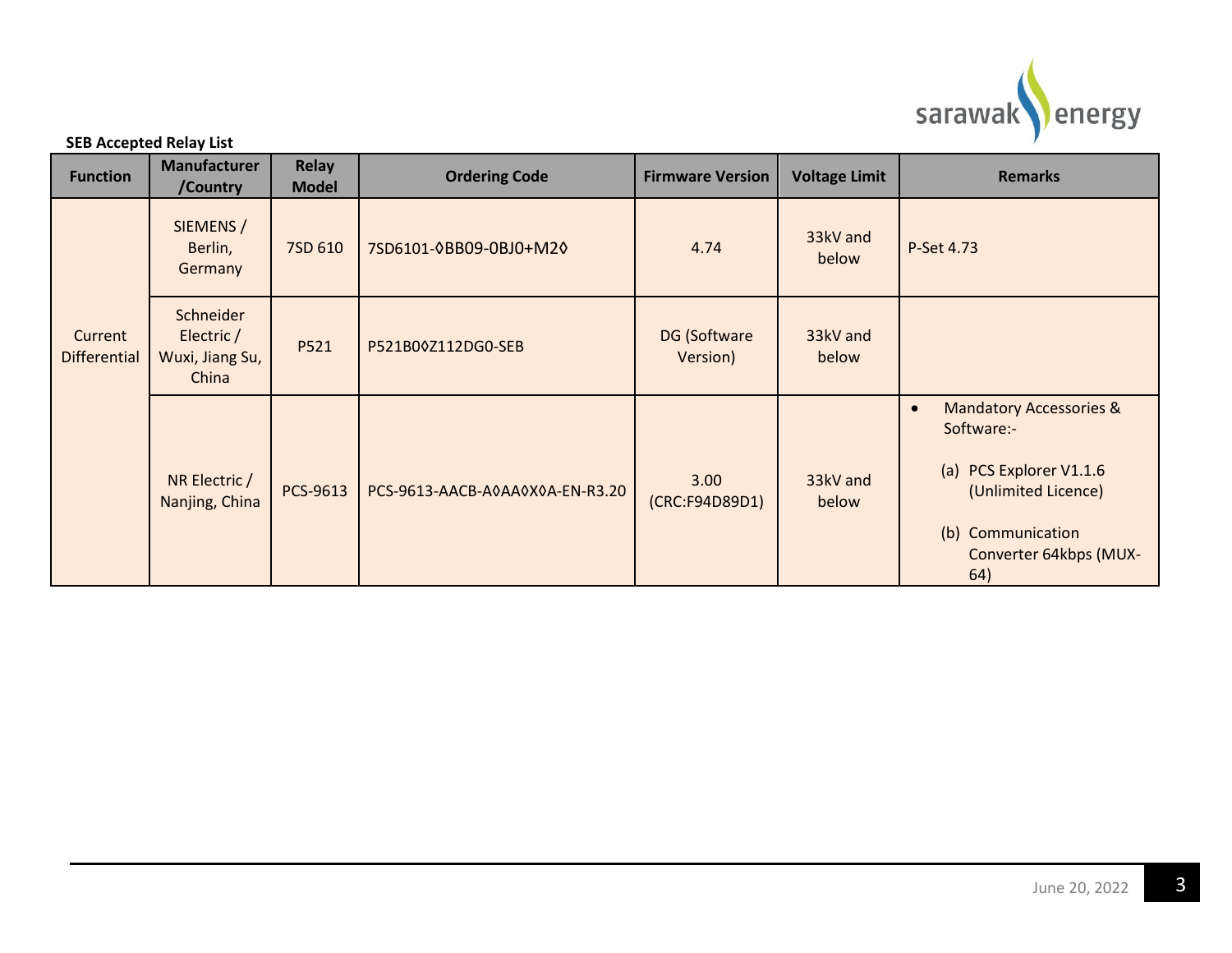

### **SEB Accepted Relay List 1.2 Distance Protection Relay**

<span id="page-6-0"></span>

| <b>Function</b>               | <b>Manufacturer</b><br>/Country                     | <b>Relay</b><br><b>Model</b> | <b>Ordering Code</b>                                                                                                                                                                                                                            | <b>Firmware</b><br><b>Version</b> | <b>Voltage Limit</b>        | <b>Remarks</b>                                                                                                                                 |
|-------------------------------|-----------------------------------------------------|------------------------------|-------------------------------------------------------------------------------------------------------------------------------------------------------------------------------------------------------------------------------------------------|-----------------------------------|-----------------------------|------------------------------------------------------------------------------------------------------------------------------------------------|
| <b>Distance</b><br>Protection | SIEMENS /<br>Berlin,<br>Germany                     | <b>7SA87</b>                 | 7SA87JAAAAA0008810A <sup>0</sup> 011112<br>1123 @000000AC0CH1BA1CJ0<br>CE <sub>0</sub><br><b>C</b> Function Point Class<br>1 Integrated Internet Port J<br>8 Protection interface module<br>Port E<br>4 IEC61850 Communication<br>module Port F | V08.81                            | 500kV, 275kV<br>and 132kV   | <b>Mandatory Accessories &amp;</b><br>$\bullet$<br>Software:-<br>(a) Engineering Tools Digsi 5<br>Premium<br>(b) USB 2.0 Cable                 |
|                               | Schneider<br>Electric /<br>Wuxi, Jiang Su,<br>China | P443                         | P44331E03M0<br>H99M-SEB (if more binary inputs<br>are required and without<br>IEC61850)<br>P44331QF6M0H99M-SEB (with IEC-<br>61850)<br>P44331EF3M0H99M-SEB                                                                                      | H <sub>9</sub>                    | 500kV<br>275kV and<br>132kV | <b>Mandatory Accessories &amp;</b><br>$\bullet$<br>Software:-<br>(a) Easergy Studio<br>(b) Communication Converter<br>2Mbps (P-2M-L-3A11A011A) |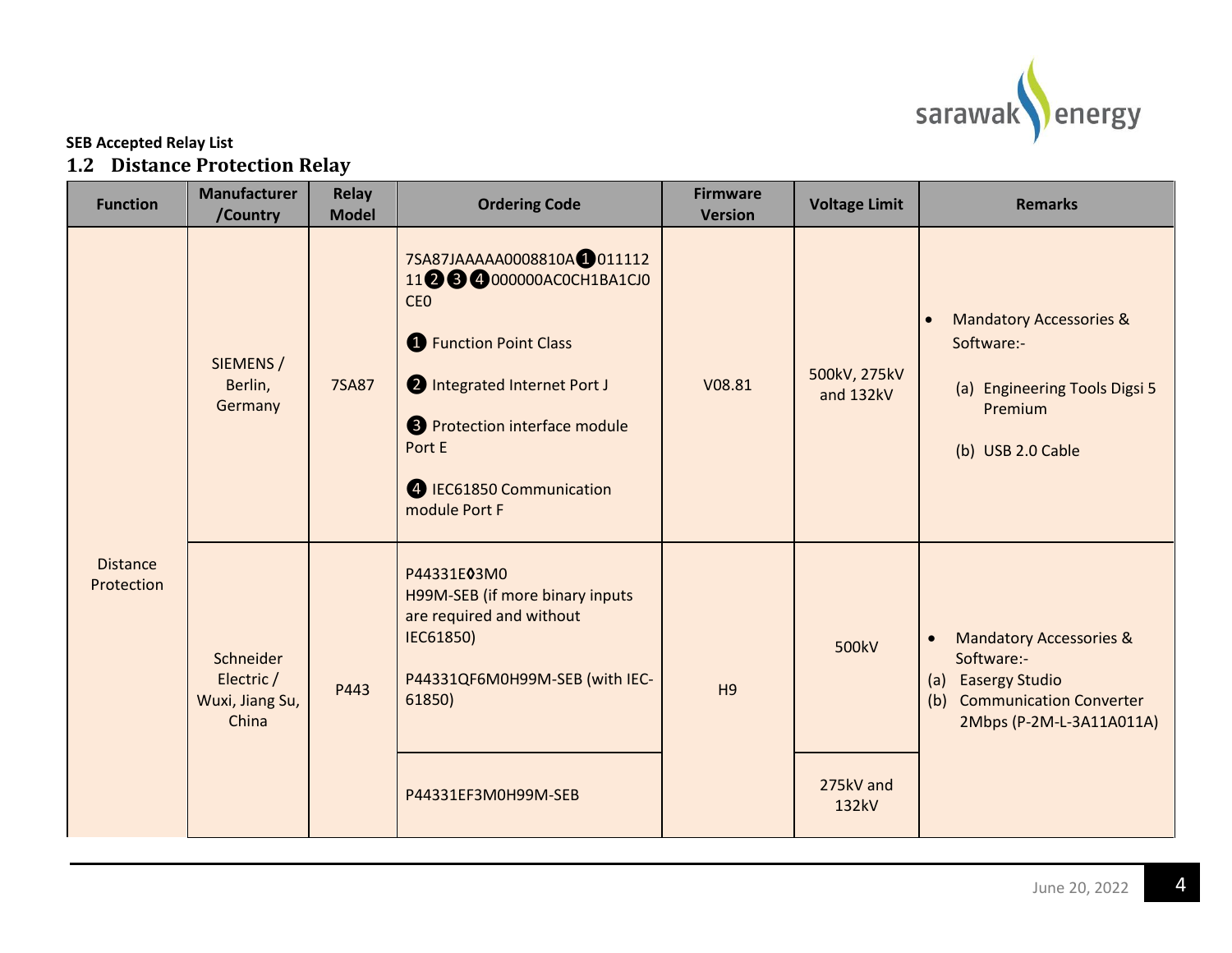

| <b>Function</b>               | <b>Manufacturer</b><br>/Country       | <b>Relay</b><br><b>Model</b> | <b>Ordering Code</b>                                                                                                                                                                                                                                                                          | <b>Firmware</b><br><b>Version</b> | <b>Voltage Limit</b>      | <b>Remarks</b>                                                                                                                                                                            |
|-------------------------------|---------------------------------------|------------------------------|-----------------------------------------------------------------------------------------------------------------------------------------------------------------------------------------------------------------------------------------------------------------------------------------------|-----------------------------------|---------------------------|-------------------------------------------------------------------------------------------------------------------------------------------------------------------------------------------|
| <b>Distance</b><br>Protection | GE / Stafford,<br><b>UK</b>           | Agile<br>P443                | P443810F0S076AM                                                                                                                                                                                                                                                                               | 76 (Firmware)<br>M (Hardware)     | 500kV, 275kV<br>and 132kV | <b>Mandatory Accessories &amp;</b><br>$\bullet$<br>Software:-<br>(a) Micom S1 Agile Software<br>Version 1.20 and above<br>(b) Communication Converter<br>G.703 2Mbps<br>(P591602A0M0200B) |
|                               | <b>ABB Power</b><br>Grids /<br>Sweden | <b>REL670</b>                | REL670*2.2-F00X00-<br>A0000000000000000-<br>B00000000000001000120000000-<br>C010001001000000000020000000-<br>D11000020-T0000-<br>E11000-F0-S0-G010-<br>H00000000000-K01010110-L0000-<br>M0010000-P000000000000000000-<br>B1X0-CF-CB-B-A6X0-<br>C1 - PXXXXXXXXAAXXX<br>$\bigoplus$ - BIM / BOM | 2.2.5.11<br>(2.2.2.1)             | 500kV                     |                                                                                                                                                                                           |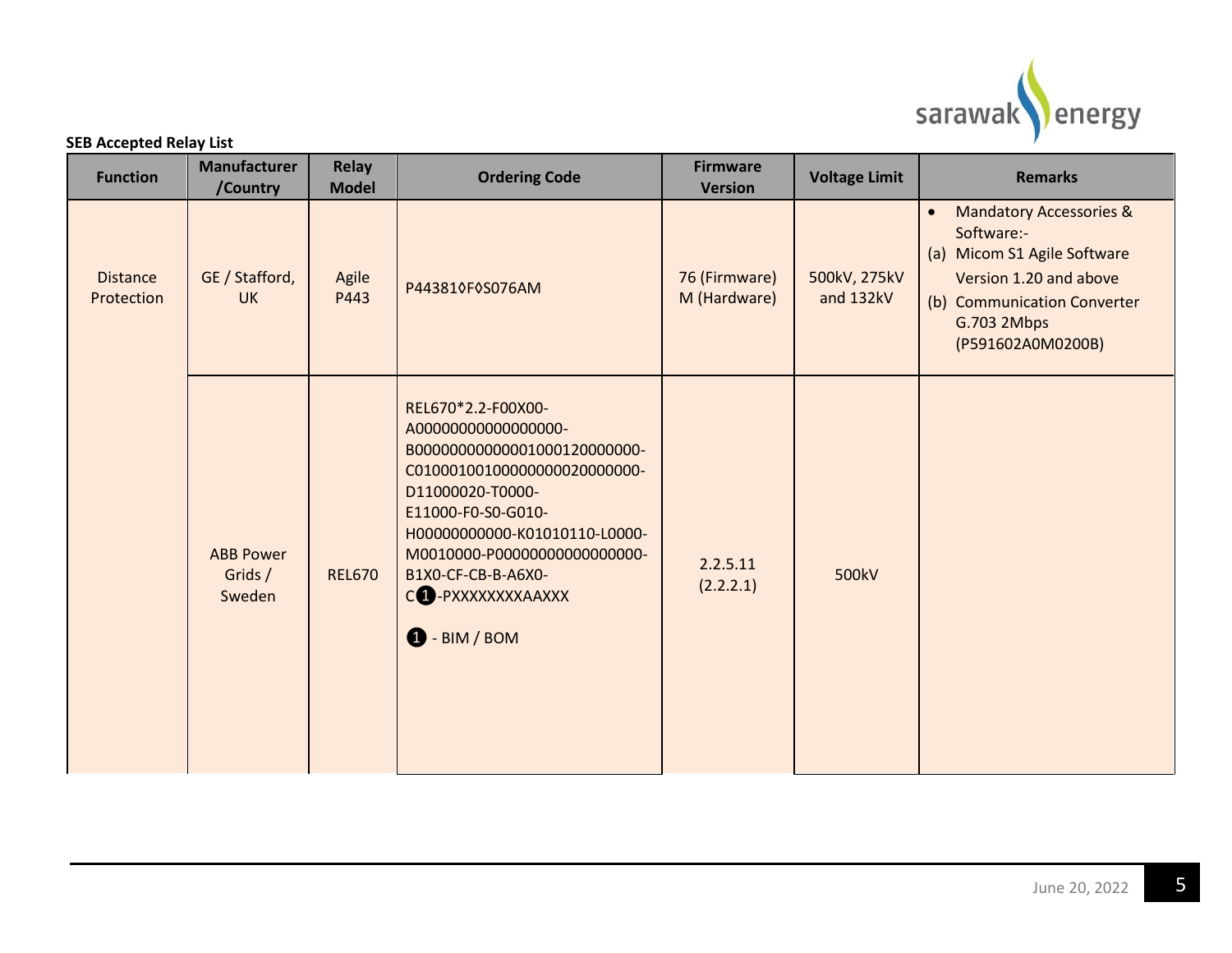

| <b>Function</b>               | <b>Manufacturer</b><br>/Country | <b>Relay</b><br><b>Model</b> | <b>Ordering Code</b>                                                                                                                                                                                                                                                                                                         | <b>Firmware</b><br><b>Version</b> | <b>Voltage Limit</b>      | <b>Remarks</b>                                                                                                                                                             |
|-------------------------------|---------------------------------|------------------------------|------------------------------------------------------------------------------------------------------------------------------------------------------------------------------------------------------------------------------------------------------------------------------------------------------------------------------|-----------------------------------|---------------------------|----------------------------------------------------------------------------------------------------------------------------------------------------------------------------|
| <b>Distance</b><br>Protection |                                 |                              | 1MRK002812-AG (Short Ordering<br>Code for REL670)<br>REL670*2.2-F00X00-<br>A00000000000000000-<br>B000000000000001000120000000-<br>C010001001000000000020000000-<br>D11000020-T0000-<br>E11000-F0-S0-G010-<br>H00000000000-K01010110-L0000-<br>M0010000-P000000000000000000-<br>B1X0-CF-CB-B-A6X0-<br>CD1AAXX-PXXXXXXXXAAXXX |                                   | 275kV and<br>132kV        |                                                                                                                                                                            |
|                               | NR Electric /<br>Nanjing, China | <b>PCS-902</b>               | PCS-902-AACB-BA0XXBBXBBD0XA-<br>EN-R3.40                                                                                                                                                                                                                                                                                     | 3.30<br>(CRC:925276E6)            | 500kV, 275kV<br>and 132kV | <b>Mandatory Accessories &amp;</b><br>$\bullet$<br>Software:-<br>(a) PCS Explorer V1.1.6<br>(Unlimited License)<br><b>Communication Converter</b><br>(b)<br>2Mbps (MUX-2M) |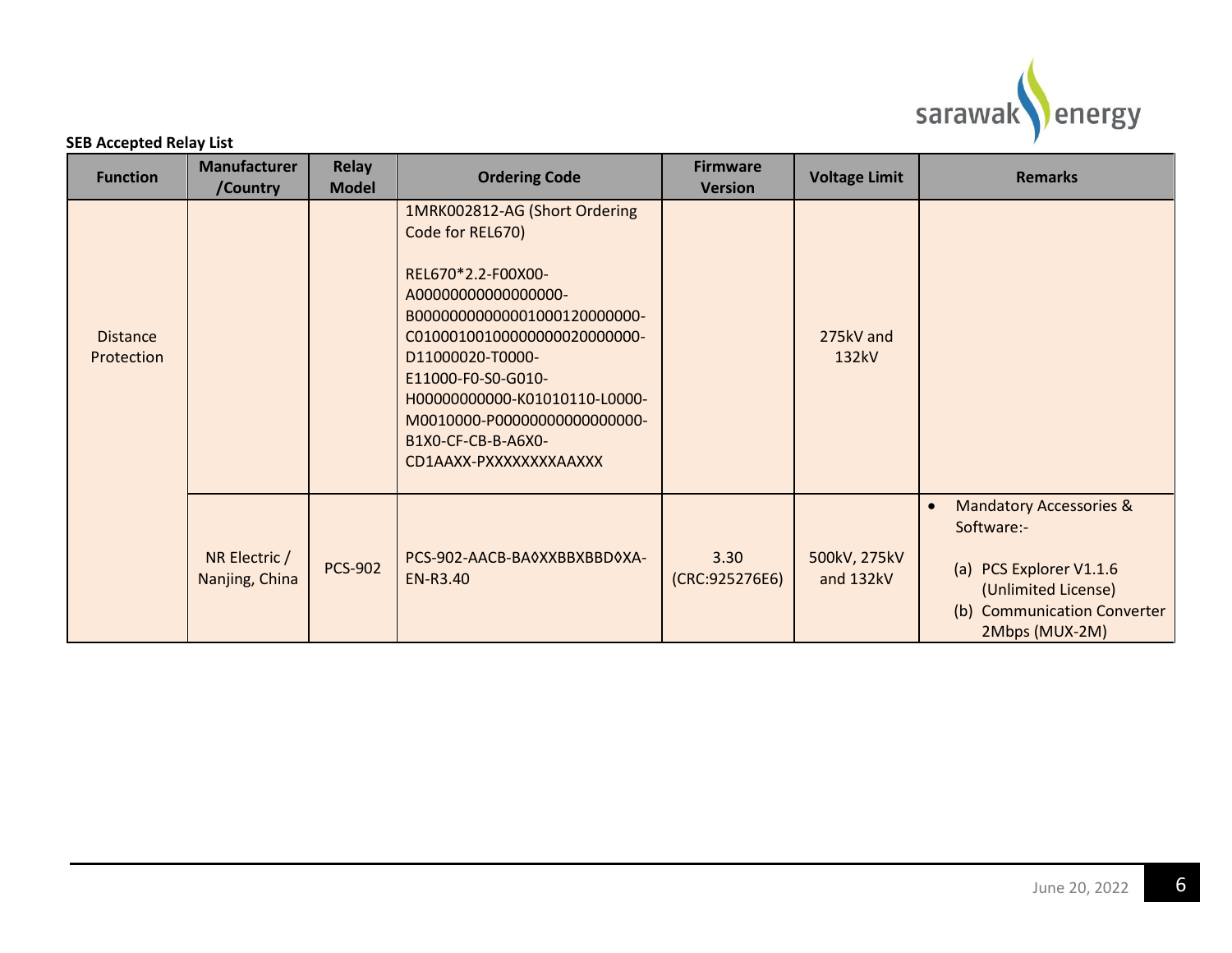

# **1.3 Transformer Bias Differential Protection Relay**

<span id="page-9-0"></span>

| /Country                                            | <b>Relay</b><br><b>Model</b> | <b>Ordering Code</b>                                                                                                                                                                                                                                                             | <b>Firmware</b><br><b>Version</b>   | <b>Voltage</b><br>Limit      | <b>Remarks</b>                                                                                                    |
|-----------------------------------------------------|------------------------------|----------------------------------------------------------------------------------------------------------------------------------------------------------------------------------------------------------------------------------------------------------------------------------|-------------------------------------|------------------------------|-------------------------------------------------------------------------------------------------------------------|
| GE / Stafford,<br><b>UK</b>                         | P643                         | P643820F0S006AM                                                                                                                                                                                                                                                                  | 06<br>(Firmware)<br>M<br>(Hardware) | 500kV,<br>275kV and<br>132kV | 3 Windings<br>$\bullet$                                                                                           |
| SIEMENS /<br>Berlin,<br>Germany                     | 7UT86/<br><b>7UT85</b>       | 7UT85JAAAAA0008810A 01111211 2 AA 3<br>000000AC0CC1BA1CE0<br>(2 Winding Transformer)<br>7UT86JAAAAA0008810A 01111211 2 AA 6<br>000000AC0CC1BA1CH1<br>(3 Winding Transformer)<br><b>1</b> Function Point Class<br>1 Integrated Internet Port J<br>B IEC61850 Communication module | V08.81                              | 500kV,<br>275kV and<br>132kV | <b>Mandatory Accessories &amp;</b><br>Software:-<br>(a) Engineering Tools<br>Digsi 5 Premium<br>(b) USB 2.0 Cable |
| Schneider<br>Electric /<br>Wuxi, Jiang Su,<br>China | P633                         | P633-8B9910H0-315-430-672-701-921-SEB<br>(500kV without IEC61850)<br>P633-8B9910H0-315-430-672-701-971-SEB<br>(500kV with IEC61850)<br>P633-8B9910H0-315-430-672-701-971-SEB                                                                                                     | 315-430-<br>672-701                 | 500kV<br>275kV and           | 3 Windings<br>$\bullet$<br>3 Windings<br>$\bullet$                                                                |
|                                                     |                              |                                                                                                                                                                                                                                                                                  | (132kV and 275kV without IEC61850)  |                              | 132kV                                                                                                             |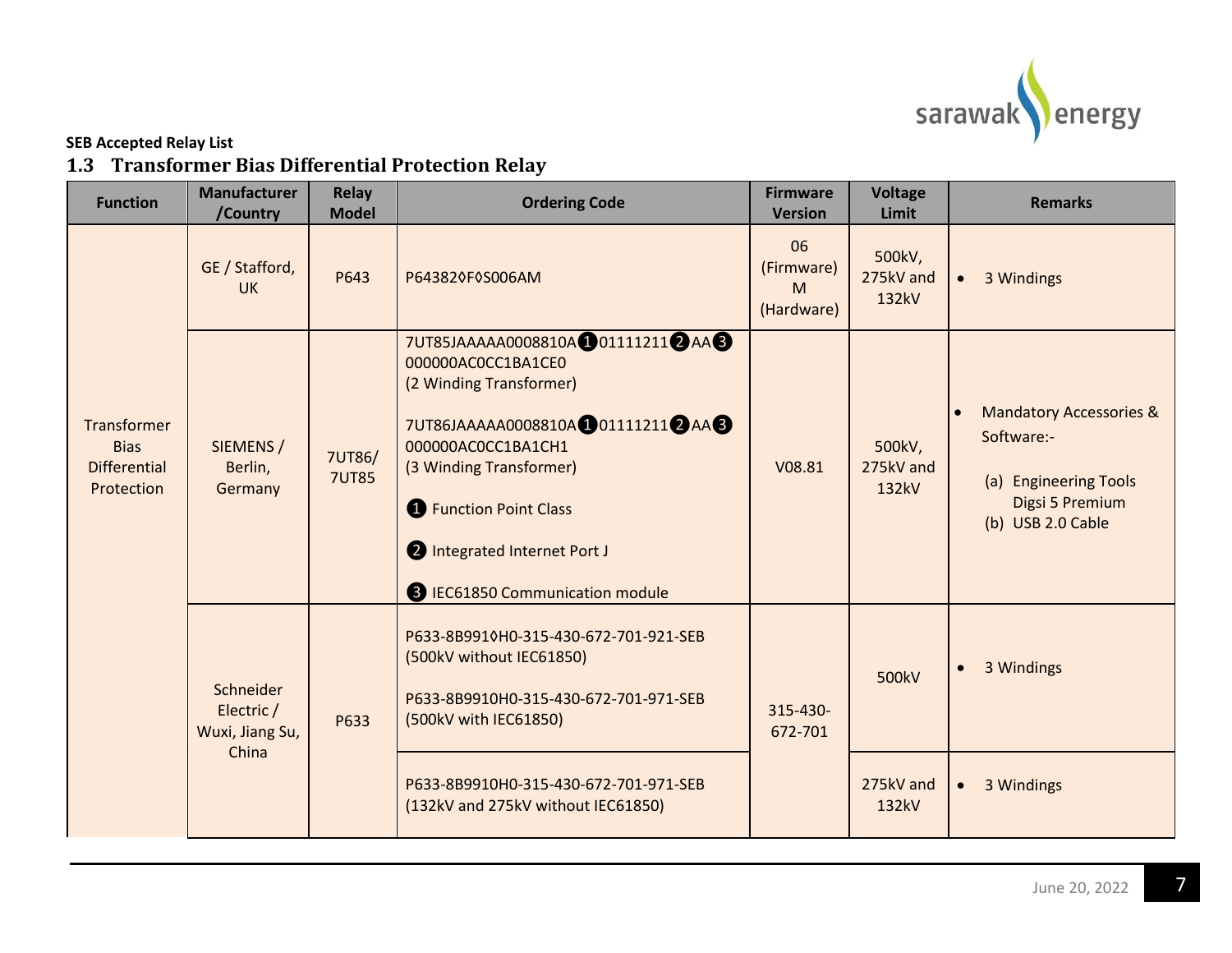

| <b>Function</b>                                                 | <b>Manufacturer</b><br>/Country                     | <b>Relay</b><br><b>Model</b> | <b>Ordering Code</b>                                                                                                                                                                                                                                                                                   | <b>Firmware</b><br><b>Version</b> | <b>Voltage</b><br>Limit | <b>Remarks</b>          |
|-----------------------------------------------------------------|-----------------------------------------------------|------------------------------|--------------------------------------------------------------------------------------------------------------------------------------------------------------------------------------------------------------------------------------------------------------------------------------------------------|-----------------------------------|-------------------------|-------------------------|
|                                                                 | Schneider<br>Electric /<br>Wuxi, Jiang Su,<br>China | P632                         | P632-8B9010F0-315-420-672-701-921-SEB                                                                                                                                                                                                                                                                  | 315-420-<br>672-701               | 275kV and<br>132kV      | 2 Windings<br>$\bullet$ |
| Transformer<br><b>Bias</b><br><b>Differential</b><br>Protection |                                                     |                              | RET670*2.2-F00X00-A000010000000000000-<br>C010001001000000000010000000-D11010010-<br>T0000-<br>E00000-F0-S0-G000-H00000000000-<br>K00000000-L0000-<br>M0010000-P000000000000000000-B1X0-CF-CB-<br><b>B-A3X0-</b><br>CD1AXXX-PXXXXXXXXXXXXX                                                             |                                   | 500kV                   | 3 Windings<br>$\bullet$ |
|                                                                 | <b>ABB Power</b><br>Grids /<br>Sweden               | <b>RET670</b>                | 1MRK002816-AG (Short Ordering Code for<br><b>RET670)</b><br>RET670*2.2-F00X00-A000100000000000000-<br>C010001001000000000010000000-D11000010-<br>T0000-<br>E00000-F0-S0-G000-H00000000000-<br>K00000000-L0000-<br>M0010000-P000000000000000000-B1X0-CF-CB-<br><b>B-A3X0-</b><br>CD1AXXX-PXXXXXXXXXXXXX | 2.2.5.11<br>(2.2.2.1)             | 275kV and<br>132kV      | 2 Windings<br>$\bullet$ |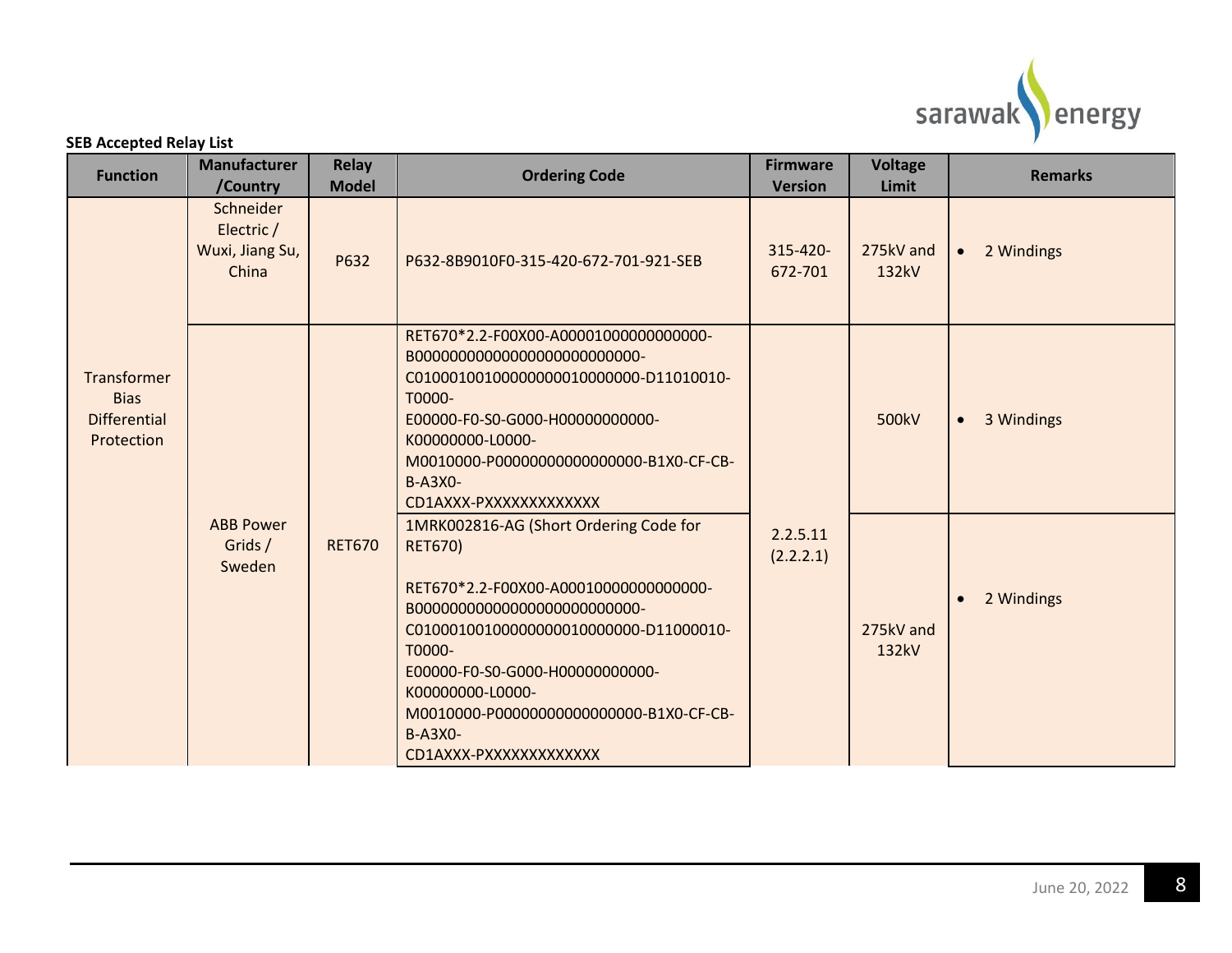

| <b>SEB Accepted Relay List</b> |  |  |
|--------------------------------|--|--|
|--------------------------------|--|--|

| <b>Function</b>                                                 | <b>Manufacturer</b><br>/Country                                       | Relay<br><b>Model</b> | <b>Ordering Code</b>                                                                                                                                                                                                                       | <b>Firmware</b><br><b>Version</b>            | <b>Voltage</b><br>Limit      | <b>Remarks</b>                                                                                                  |
|-----------------------------------------------------------------|-----------------------------------------------------------------------|-----------------------|--------------------------------------------------------------------------------------------------------------------------------------------------------------------------------------------------------------------------------------------|----------------------------------------------|------------------------------|-----------------------------------------------------------------------------------------------------------------|
|                                                                 |                                                                       |                       | RET670*2.2-F00X00-A000010000000000000-<br>C010001001000000000010000000-D11010010-<br>T0000-<br>E00000-F0-S0-G000-H00000000000-<br>K00000000-L0000-<br>M0010000-P000000000000000000-B1X0-CF-CB-<br><b>B-A3X0-</b><br>CD1AXXX-PXXXXXXXXXXXXX |                                              |                              | 3 Windings<br>$\bullet$                                                                                         |
| Transformer<br><b>Bias</b><br><b>Differential</b><br>Protection | NR Electric /<br>Nanjing, China                                       | <b>PCS-978</b>        | PCS-978-ACCB-CBBXXXAAXAA-EN-R3.42                                                                                                                                                                                                          | 1.67<br>(CRC:9D86D<br>08A)                   | 500kV,<br>275kV and<br>132kV | <b>Mandatory Accessories &amp;</b><br>$\bullet$<br>Software:-<br>(a) PCS Explorer V1.1.6<br>(Unlimited License) |
|                                                                 | <b>SIEMENS</b><br>(REYROLLE) /<br>Berlin,<br>Germany or<br>Goa, India | 7SR24                 | 7SR2422-2NA11-0BA0                                                                                                                                                                                                                         | <b>R8e-7e</b>                                | 33kV and<br>below            | 2 Windings<br>$\bullet$                                                                                         |
|                                                                 | SIEMENS/<br>Berlin,<br>Germany                                        | <b>7UT613</b>         | 7UT6131-0EB02-1AA0                                                                                                                                                                                                                         | 4.65                                         | 33kV and<br>below            |                                                                                                                 |
|                                                                 | Schneider<br>Electric /<br>Wuxi, Jiang Su,<br>China                   | P631                  | P631-4B900000-316-428-672-701-921-SEB                                                                                                                                                                                                      | 316-428-<br>672-701<br>(Software<br>Version) | 33kV and<br>below            |                                                                                                                 |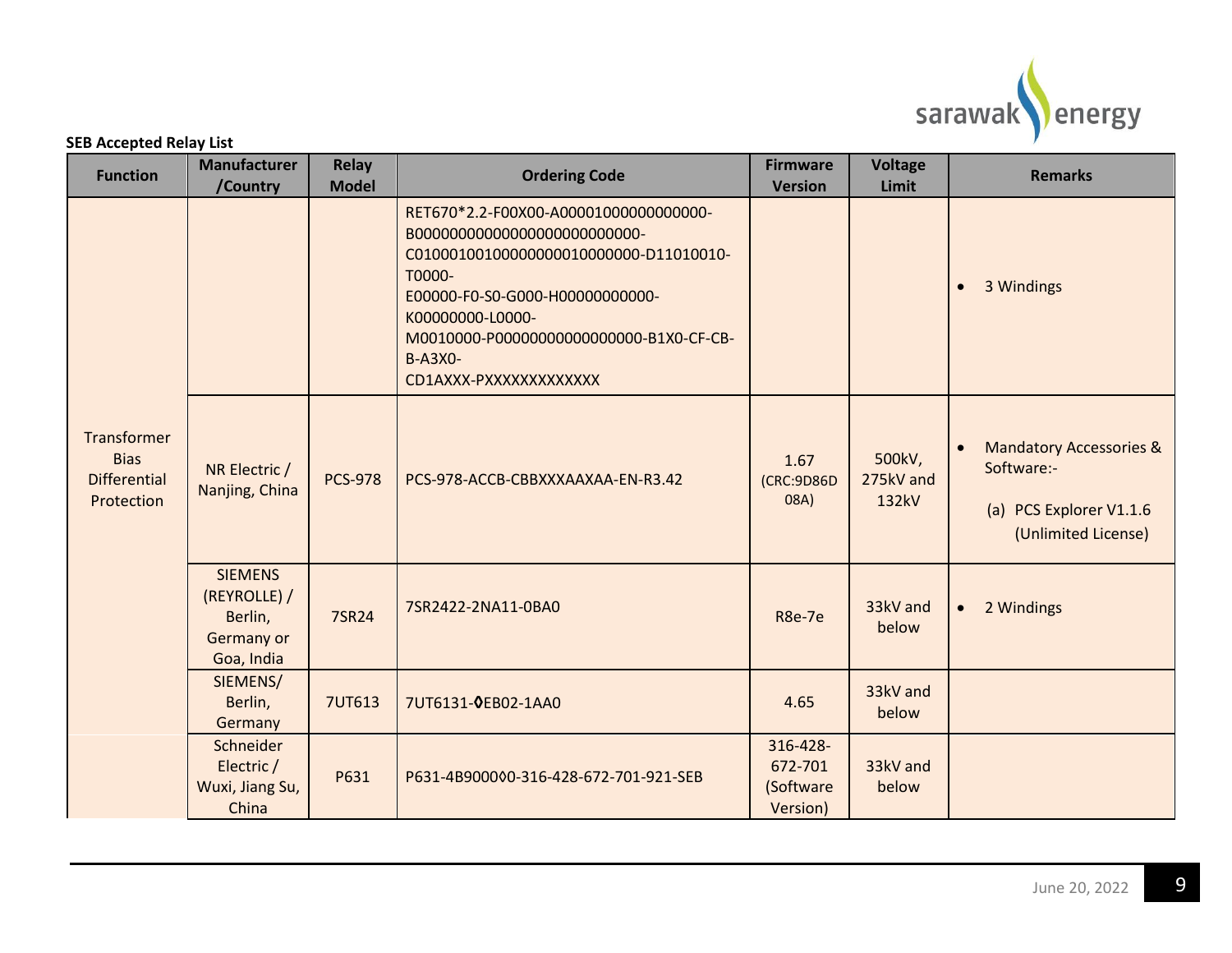

| <b>Function</b>                                                 | <b>Manufacturer</b><br>/Country | <b>Relay</b><br><b>Model</b> | <b>Ordering Code</b>          | <b>Firmware</b><br><b>Version</b> | <b>Voltage</b><br>Limit | <b>Remarks</b>                                                                                                  |  |
|-----------------------------------------------------------------|---------------------------------|------------------------------|-------------------------------|-----------------------------------|-------------------------|-----------------------------------------------------------------------------------------------------------------|--|
| Transformer<br><b>Bias</b><br><b>Differential</b><br>Protection | <b>ABB/Finland</b>              | <b>RET 615</b>               | RET615 HBT DBABA NBA1 ANN 01G | 5.0 FP1<br>(5.1.6)                | 33kV and<br>below       |                                                                                                                 |  |
|                                                                 | NR Electric /<br>Nanjing, China | PCS-9671                     | PCS-9671-BBCB-ACA00A-EN-R3.10 | 3.03<br>(CRC:98DF4<br>70D)        | 33kV and<br>below       | <b>Mandatory Accessories &amp;</b><br>$\bullet$<br>Software:-<br>(a) PCS Explorer V1.1.6<br>(Unlimited License) |  |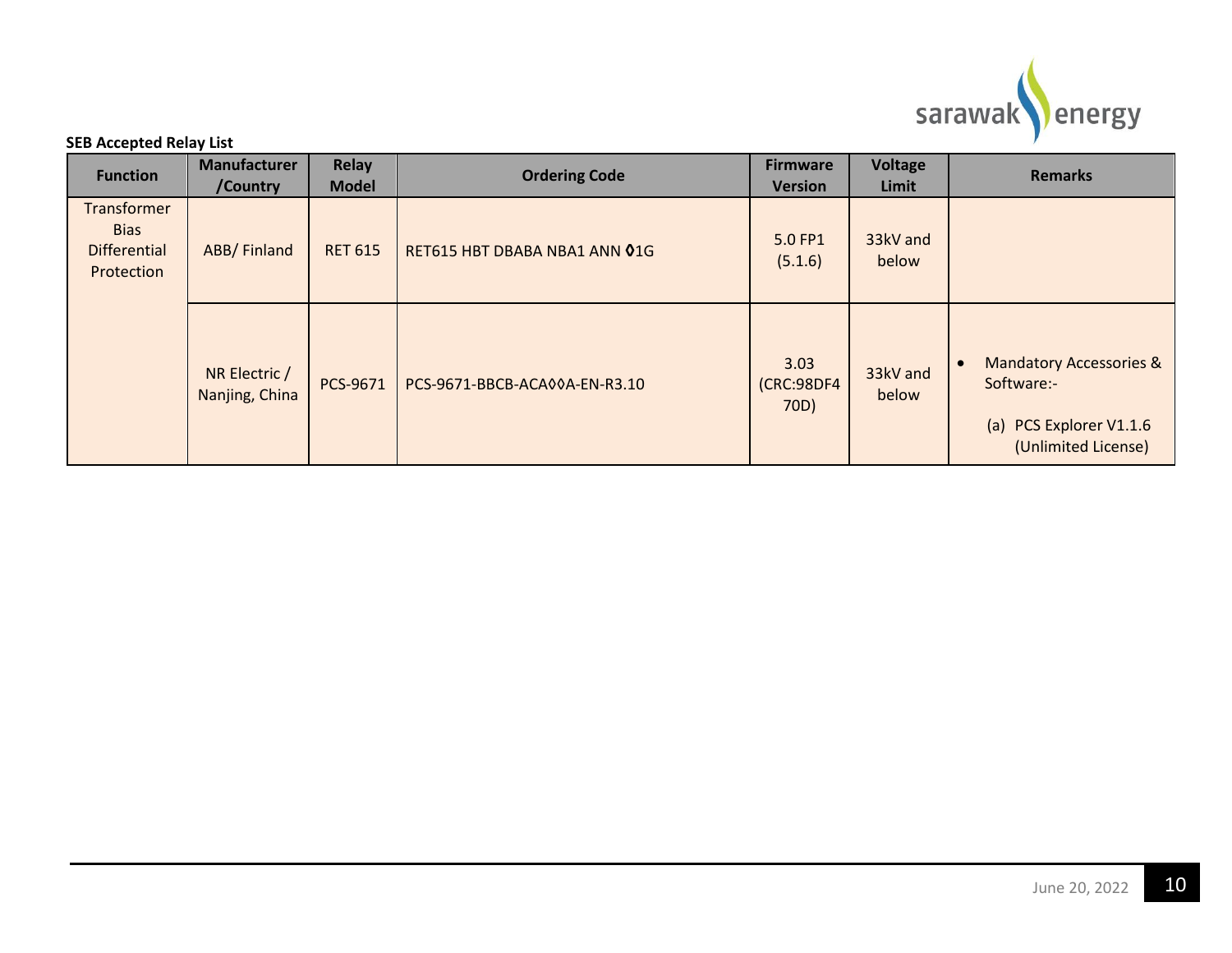

### **1.4 Restricted Earth Fault Protection Relay**

<span id="page-13-0"></span>

| <b>Function</b>                         | <b>Manufacturer</b><br>/Country                                       | <b>Relay</b><br><b>Model</b> | <b>Ordering Code</b>                                                            | <b>Firmware Version</b> | <b>Voltage Limit</b> | <b>Remarks</b> |
|-----------------------------------------|-----------------------------------------------------------------------|------------------------------|---------------------------------------------------------------------------------|-------------------------|----------------------|----------------|
| Restricted<br>Earth Fault<br>Protection | <b>SIEMENS</b><br>(REYROLLE) /<br>Berlin,<br>Germany or<br>Goa, India | 7SR1101                      | 7SR1101-30A00-2CA0<br>*Pos 11 & 12 for IEC 61850                                | <b>R4K-3d</b>           | 500kV and<br>below   |                |
|                                         | Schneider<br>Electric /<br>Wuxi, Jiang Su,<br>China                   | P721                         | P721000Z112CB0-SEB                                                              | 12.B                    | 500kV and<br>below   |                |
|                                         | GE / Stafford,<br><b>UK</b>                                           | <b>P14N-B</b>                | P14NB11A1B062BA<br>(No IEC61850 Option)<br>P14NB16A6C062BA<br>(IEC61850 Option) | 62                      | 500kV and<br>below   |                |
|                                         | ABB/Finland                                                           | <b>REB611</b>                | REB611HBA ABA 1NN 01G                                                           | 2.0<br>(2.0.1)          | 33kV and<br>below    |                |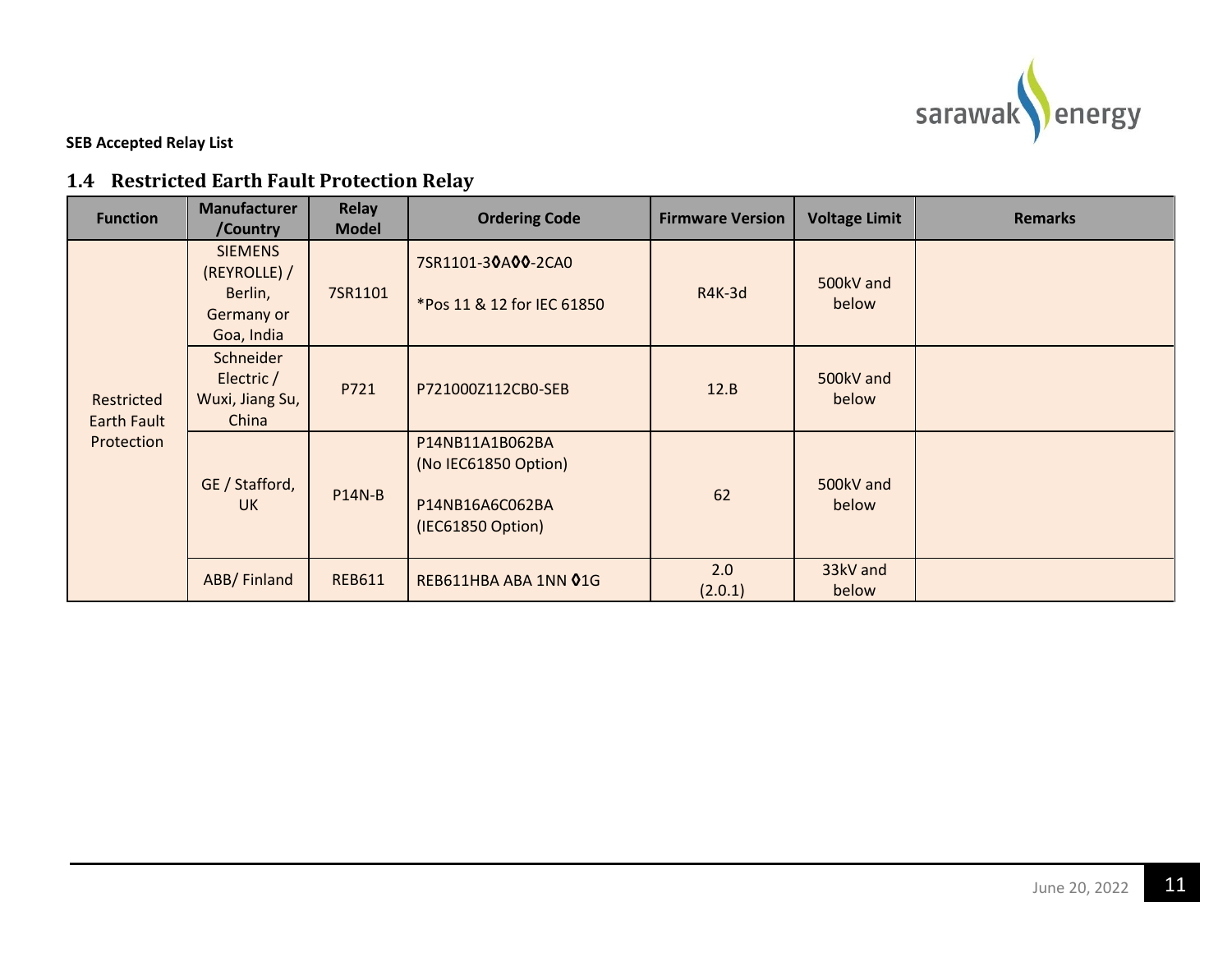

### **1.5 Busbar Protection Relay**

<span id="page-14-0"></span>

| <b>Function</b>             | <b>Manufacturer</b><br>/Country                                                | <b>Relay</b><br><b>Model</b> | <b>Ordering Code</b>                                                            | <b>Firmware Version</b> | <b>Voltage Limit</b>      | <b>Remarks</b>                                               |
|-----------------------------|--------------------------------------------------------------------------------|------------------------------|---------------------------------------------------------------------------------|-------------------------|---------------------------|--------------------------------------------------------------|
| High<br>Impedance           | Schneider<br>Electric /<br>Wuxi, Jiang Su,<br>China                            | P723                         | 723000Z112CB0-SEB                                                               | 12.B                    | 500kV and<br>below        |                                                              |
|                             | <b>SIEMENS</b><br>(REYROLLE) /<br>Berlin,<br>7SR23<br>Germany or<br>Goa, India |                              | 7SR2302-1NA77-0CA0D<br>$7$ SR2300 = If more BI/BO is<br>required                | R8e-1c                  | 500kV, 275kV<br>and 132kV |                                                              |
|                             | <b>ABB Power</b><br>Grids /<br>Sweden                                          | <b>REB650</b>                | REB6501.3-A03X00-X00-B1X0-<br>$D-H-SA-E-SA1B1-A$ -F<br><b>D</b> - BIM / BOM     | 1.3.5.1<br>(1.3.0.4)    | 500kV                     |                                                              |
| <b>Busbar</b><br>Protection |                                                                                |                              | REB6501.3-A03X00-X00-B1X0-<br>D-H-SA-E-SA1B1-AX-F                               |                         | 275kV and<br>132kV        |                                                              |
|                             | GE /Stafford,<br><b>UK</b>                                                     | <b>P14N-B</b>                | P14NB11A1B062BA<br>(No IEC61850 Option)<br>P14NB16A6C062BA<br>(IEC61850 Option) | 62                      | 500kV and<br>below        | Added<br>MVAJ101RB0800A<br>for bus wire<br>shorting contacts |
|                             | <b>SIEMENS</b><br>(REYROLLE) /<br>Berlin,<br>Germany or<br>Goa, India          | 7SR23                        | 7SR2302-1NA12-0CA0D                                                             | R8e-1c                  | 33kV and<br>below         |                                                              |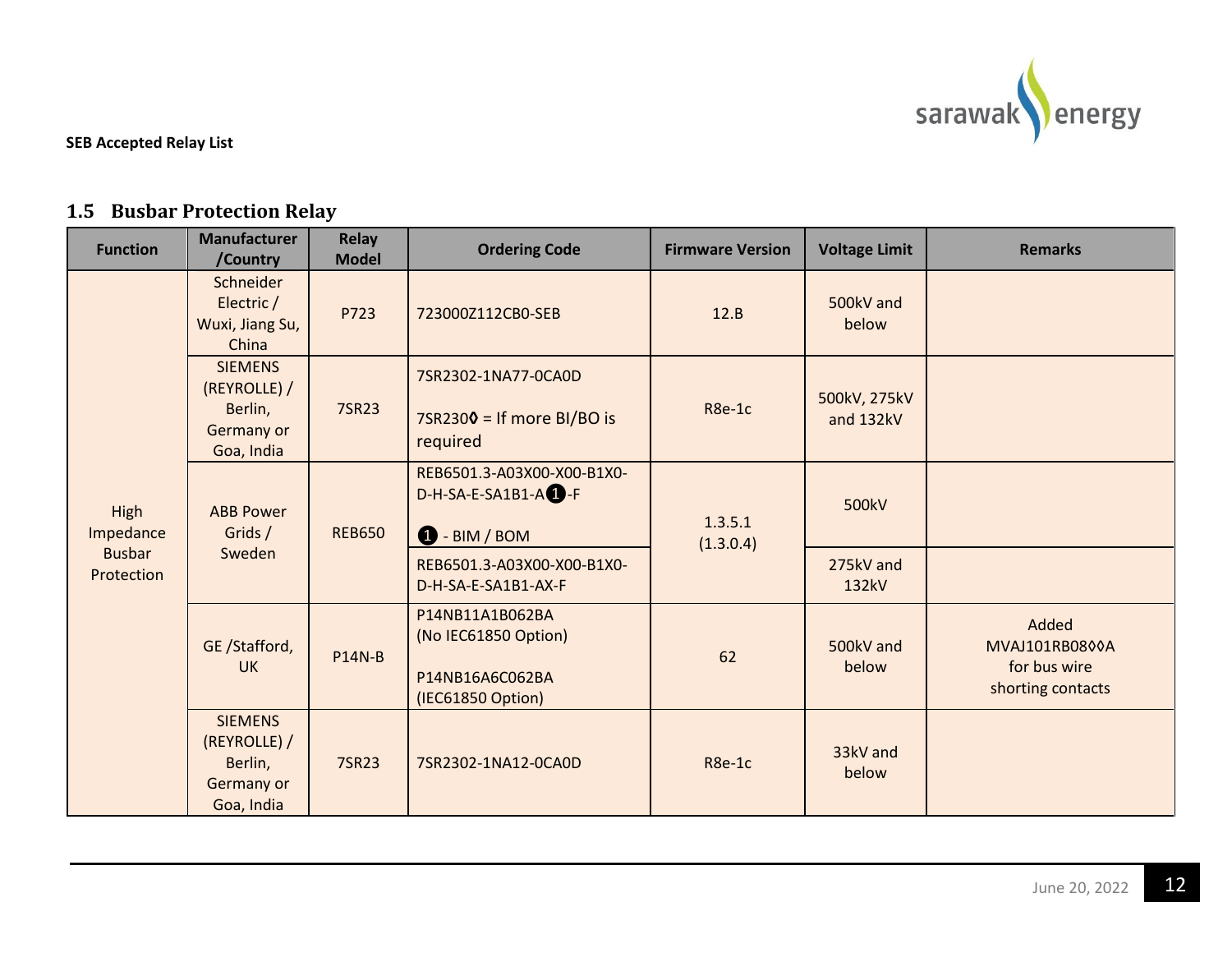

# **1.6 Overcurrent and Earth Fault Protection Relay**

<span id="page-15-0"></span>

| <b>Function</b>                                 | <b>Manufacturer</b><br>/Country                                       | <b>Relay</b><br><b>Model</b> | <b>Ordering Code</b>                                                                         | <b>Firmware Version</b>         | <b>Voltage Limit</b>      | <b>Remarks</b> |
|-------------------------------------------------|-----------------------------------------------------------------------|------------------------------|----------------------------------------------------------------------------------------------|---------------------------------|---------------------------|----------------|
|                                                 | Schneider<br>Electric /<br>Wuxi, Jiang Su,<br>China                   | P123                         | P123-B00-Z112-EB-0-SEB                                                                       | <b>EB</b> (Software<br>Version) | 500kV and<br>below        |                |
| Overcurrent<br>and Earth<br>Fault<br>Protection | <b>SIEMENS</b><br>(REYROLLE) /<br>Berlin,<br>Germany or<br>Goa, India | 7SR1103                      | 7SR1103-10A00-2CA0<br>*Pos 11 & 12 for IEC 61850                                             | <b>R4K-3d</b>                   | 500kV and<br>below        |                |
|                                                 | GE / Stafford,<br><b>UK</b>                                           | <b>P14N</b>                  | P14NB10A000640A                                                                              | 64                              | 500kV and<br>below        |                |
|                                                 | SEL / USA                                                             | 751A                         | For 110Vdc, 1A model:<br>751A11D1D0X0X810610<br>For 110Vdc, 5A model:<br>751A11D1D0X0X850610 | R419                            | 500kV, 275kV<br>and 132kV |                |
|                                                 | SIEMENS/<br>Berlin,<br>Germany                                        | 7SJ612                       | 7SJ6121-4EB91-1FA0+L0R                                                                       | 4.93                            | 500kV, 275kV<br>and 132kV |                |
|                                                 | ABB / Finland                                                         | <b>REF611</b>                | REF611 HBB ABA 1NAO 1G                                                                       | 2.0<br>(2.0.1)                  | 275kV and<br>below        |                |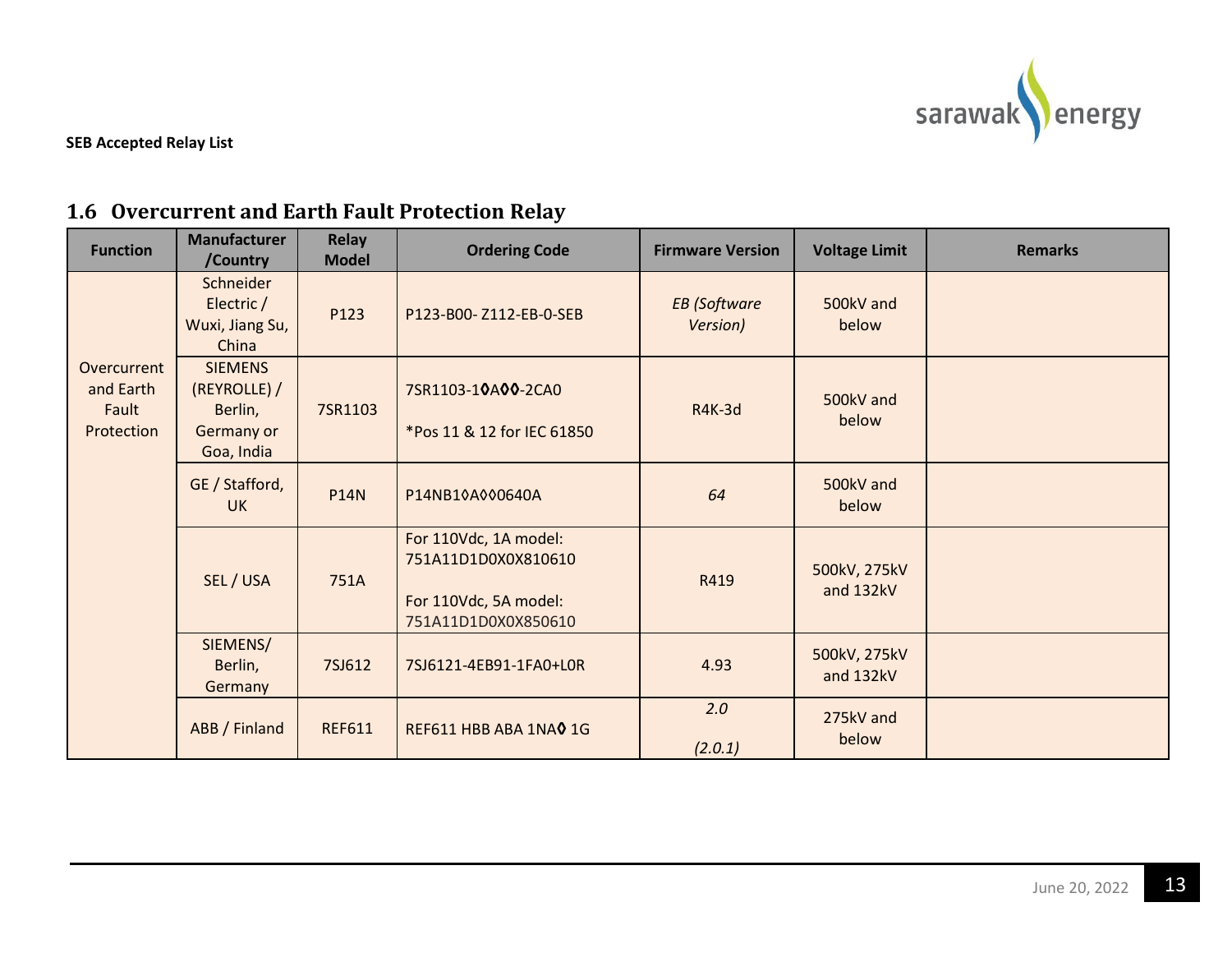

# **1.7 Directional Overcurrent and Earth Fault Protection Relay**

<span id="page-16-0"></span>

| <b>Function</b>                                                       | <b>Manufacturer</b><br>/Country                                       | Relay<br><b>Model</b> | <b>Ordering Code</b>                             | <b>Firmware Version</b>  | <b>Voltage Limit</b> | <b>Remarks</b> |
|-----------------------------------------------------------------------|-----------------------------------------------------------------------|-----------------------|--------------------------------------------------|--------------------------|----------------------|----------------|
| <b>Directional</b><br>Overcurrent<br>and Earth<br>Fault<br>Protection | <b>SIEMENS</b><br>(REYROLLE) /<br>Berlin,<br>Germany or<br>Goa, India | 7SR1206               | 7SR1206-20A00-2CA0<br>*Pos 11 & 12 for IEC 61850 | <b>R4K-3d</b>            | 500kV and<br>below   |                |
|                                                                       | Schneider<br>Electric /<br>Wuxi, Jiang Su,<br>China                   | P127                  | P127-BA0- Z112-FE-0-SEB                          | FE (Software<br>Version) | 500kV and<br>below   |                |
|                                                                       | GE / Stafford,<br><b>UK</b>                                           | <b>P14D</b>           | P14DB10A0C0640A                                  | 64                       | 500kV and<br>below   |                |
|                                                                       | SIEMENS/<br>Berlin,<br>Germany                                        | 7SJ622                | 7SJ6221-4EB91-1FC0+L0R                           | 4.93                     | 500kV and<br>below   |                |
|                                                                       | ABB / Finland                                                         | <b>REF 615</b>        | REF615 HBF FAEAG NBA1 ANAO<br>1 <sub>G</sub>     | 5.0 FP1<br>(5.1.6)       | 275kV and<br>below   |                |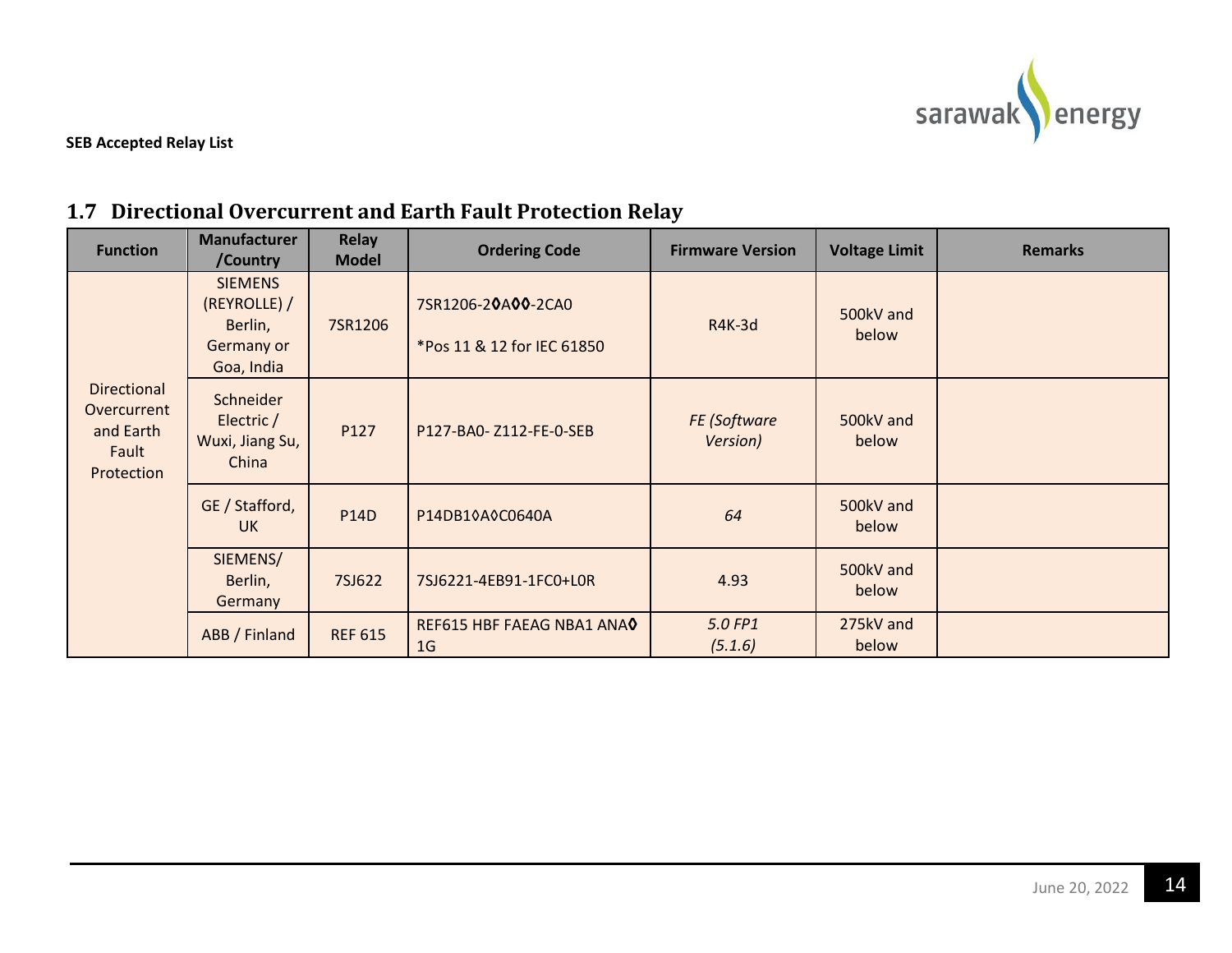

# **1.8 Transformer Standby Earth Fault Protection Relay**

<span id="page-17-0"></span>

| <b>Function</b>                                         | <b>Manufacturer</b><br>/Country                                        | <b>Relay Model</b> | <b>Ordering Code</b>                             | <b>Firmware Version</b>         | <b>Voltage</b><br>Limit | <b>Remarks</b> |
|---------------------------------------------------------|------------------------------------------------------------------------|--------------------|--------------------------------------------------|---------------------------------|-------------------------|----------------|
| Transformer<br><b>Standby Earth</b><br>Fault protection | <b>SIEMENS</b><br>(REYROLLE) /<br>Berlin,<br>Germany or<br>Goa, India) | 7SR1101            | 7SR1101-10A00-2CA0<br>*Pos 11 & 12 for IEC 61850 | <b>R4K-3d</b>                   | 500kV and<br>below      |                |
|                                                         | GE / Stafford,<br><b>UK</b>                                            | <b>P14N</b>        | P14NB10A000640A                                  | 64                              | 500kV and<br>below      |                |
|                                                         | Schneider<br>Electric /<br>Wuxi, Jiang Su,<br>China                    | P122               | P122-B00-Z112-EB-0-SEB                           | <b>EB</b> (Software<br>Version) | 33kV and<br>below       |                |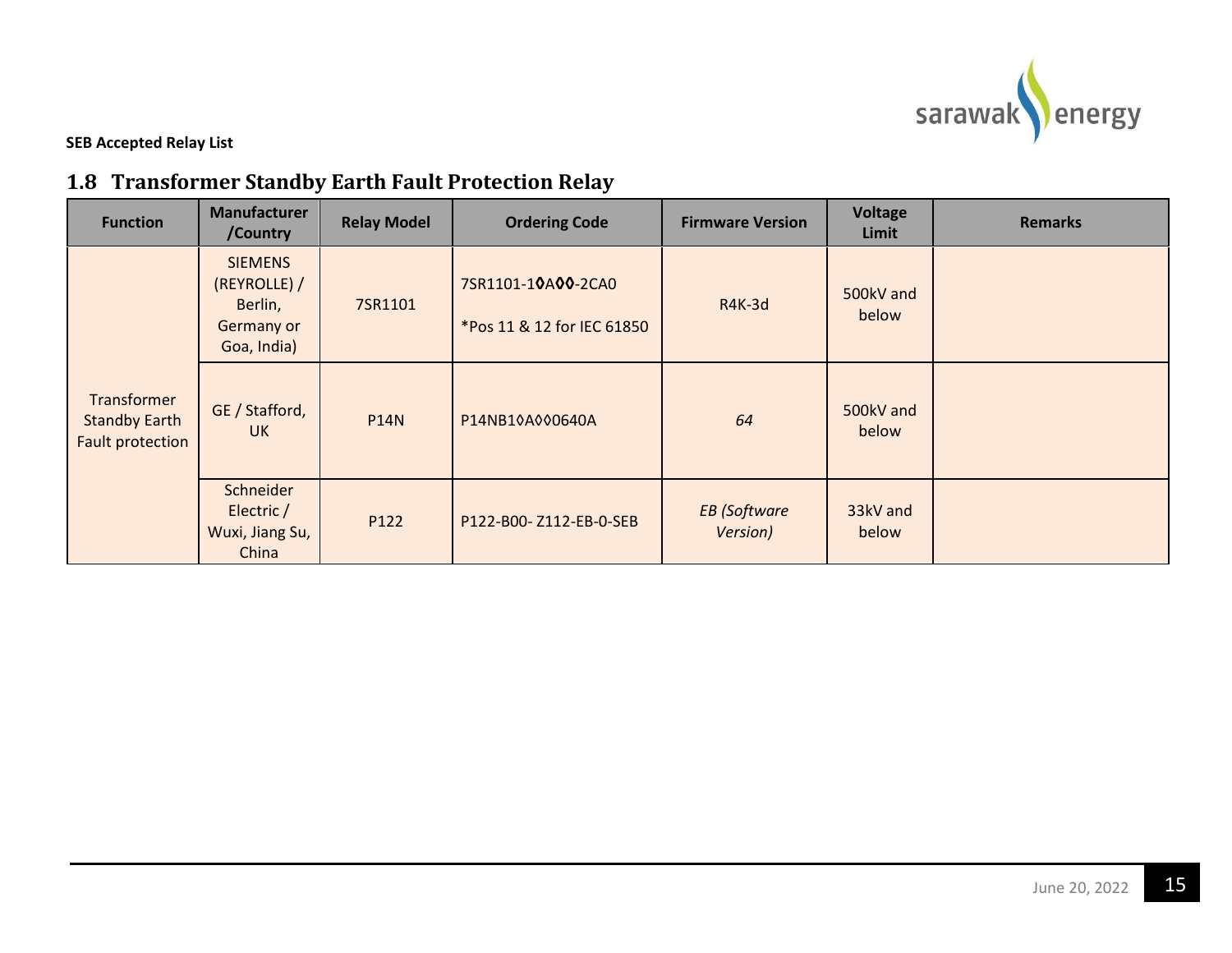

### **1.9 Sensitive Earth Fault Protection Relay**

<span id="page-18-0"></span>

| <b>Function</b>                               | <b>Manufacturer</b><br>/Country                                        | <b>Relay</b><br><b>Model</b> | <b>Ordering Code</b>   | <b>Firmware Version</b>      | <b>Voltage Limit</b> | <b>Remarks</b> |
|-----------------------------------------------|------------------------------------------------------------------------|------------------------------|------------------------|------------------------------|----------------------|----------------|
|                                               | SIEMENS /<br>Berlin,<br>Germany                                        | 7SJ612                       | 7SJ6122-0EB92-1FB0     | 4.93                         | 33kV and<br>below    |                |
| Sensitive<br><b>Earth Fault</b><br>Protection | <b>SIEMENS</b><br>(REYROLLE) /<br>Berlin,<br>Germany or<br>Goa, India) | 7SR1101                      | 7SR1101-30A12-2CA0     | $R4K-3d$                     | 33kV and<br>below    |                |
|                                               | Schneider<br>Electric /<br>China                                       | P122                         | P122-C00-Z112-EC-0-SEB | <b>EC (Software Version)</b> | 33kV and<br>below    |                |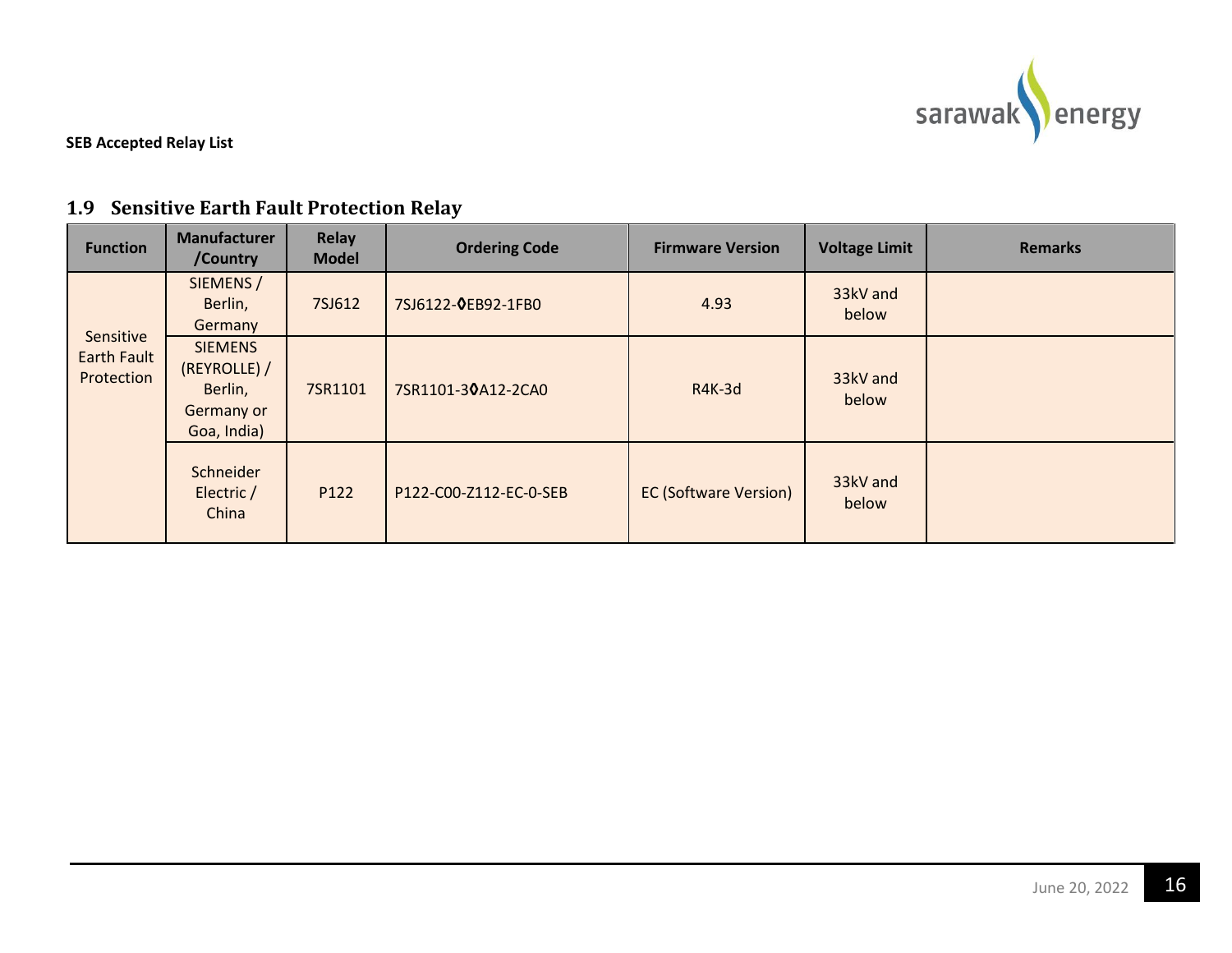

### **1.10 Directional Sensitive Earth Fault Protection Relay**

<span id="page-19-0"></span>

| <b>Function</b>                                       | Manufacturer<br>/Country         | Relay<br><b>Model</b> | <b>Ordering Code</b> | <b>Firmware Version</b> | <b>Voltage Limit</b> | <b>Remarks</b> |
|-------------------------------------------------------|----------------------------------|-----------------------|----------------------|-------------------------|----------------------|----------------|
| Directional<br>Sensitive<br>Earth Fault<br>Protection | Schneider<br>Electric /<br>China | P127                  | P127CA0Z112FE0-SEB   | 15.E                    | 33kV and<br>below    |                |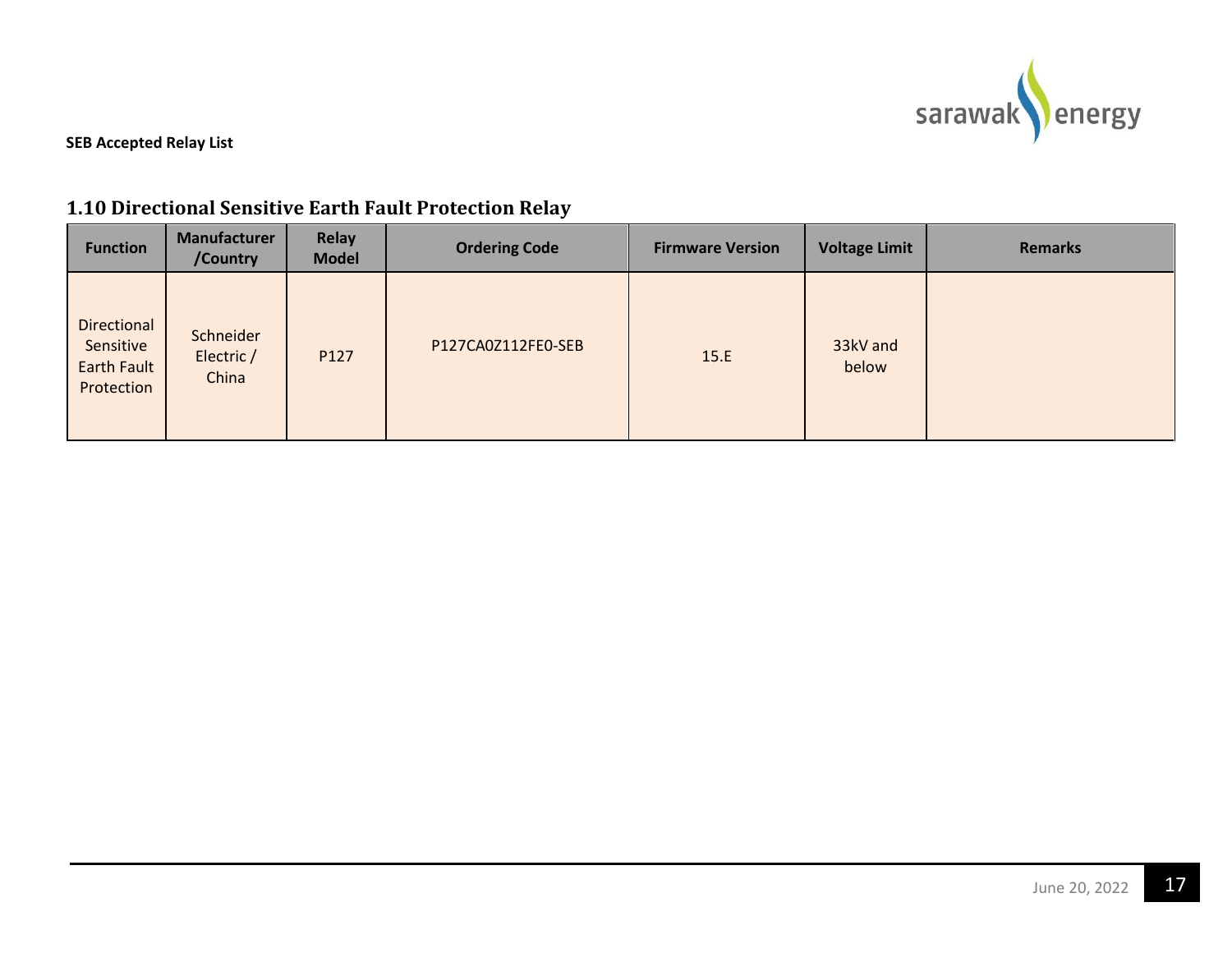

### **SEB Accepted Relay List 1.11 Circuit Breaker Fail Protection Relay**

<span id="page-20-0"></span>

| <b>Function</b>                                    | Manufacturer/<br><b>Country</b>                     | <b>Relay</b><br><b>Model</b> | <b>Ordering Code</b>                                                                                                                                                                                                                               | <b>Firmware</b><br><b>Version</b>                        | <b>Voltage</b><br>Limit      | <b>Remarks</b>                                                                                                                                 |
|----------------------------------------------------|-----------------------------------------------------|------------------------------|----------------------------------------------------------------------------------------------------------------------------------------------------------------------------------------------------------------------------------------------------|----------------------------------------------------------|------------------------------|------------------------------------------------------------------------------------------------------------------------------------------------|
|                                                    | Schneider<br>Electric /<br>Wuxi, Jiang Su,<br>China | P821                         | P821B00Z112AE0-SEB                                                                                                                                                                                                                                 | 10.E                                                     | 500kV and<br>below           |                                                                                                                                                |
| Circuit<br><b>Breaker</b><br>Failure<br>Protection | SIEMENS /<br>Berlin, Germany                        | <b>7VK87</b>                 | 7VK87JAAAAAA0008810A 001111211 2 AA 3 000000<br>ACOCH1BA1<br><b>B</b> Function Point Class<br>1 Integrated Internet Port J<br>B IEC61850 Communication module                                                                                      | V08.81                                                   | 500kV,<br>275kV and<br>132kV | Mandatory<br>$\bullet$<br><b>Accessories &amp;</b><br>Software:-<br>(a) Engineering<br><b>Tools Digsi 5</b><br>Premium<br>(b) USB 2.0<br>Cable |
|                                                    | <b>ABB Power</b><br>Grids / Sweden                  | <b>REQ650</b>                | REQ650*1.3-A11X00-X00-B1X0-D-0-S2 -E-SA3-<br>AA <b>B</b> -F<br><b>1</b> - Mounting details<br>$\bullet$ - PSM<br>$\bigotimes$ - BIM / BOM<br>REQ650*1.3-A11X00-X00-B1X0-D-1-S2 -E-SA3-<br>AAXX-F<br><b>1</b> - Mounting details<br>$\bullet$ - PSM | 1.3.5.1<br>(Firmware)<br>1.3.0.4<br>(Product<br>Version) | 500kV<br>275kV and<br>132kV  |                                                                                                                                                |
|                                                    | GE /Stafford, UK                                    | P841                         | P84191 QA Q S081AM                                                                                                                                                                                                                                 | 81                                                       | 500kV,<br>275kV and<br>132kV |                                                                                                                                                |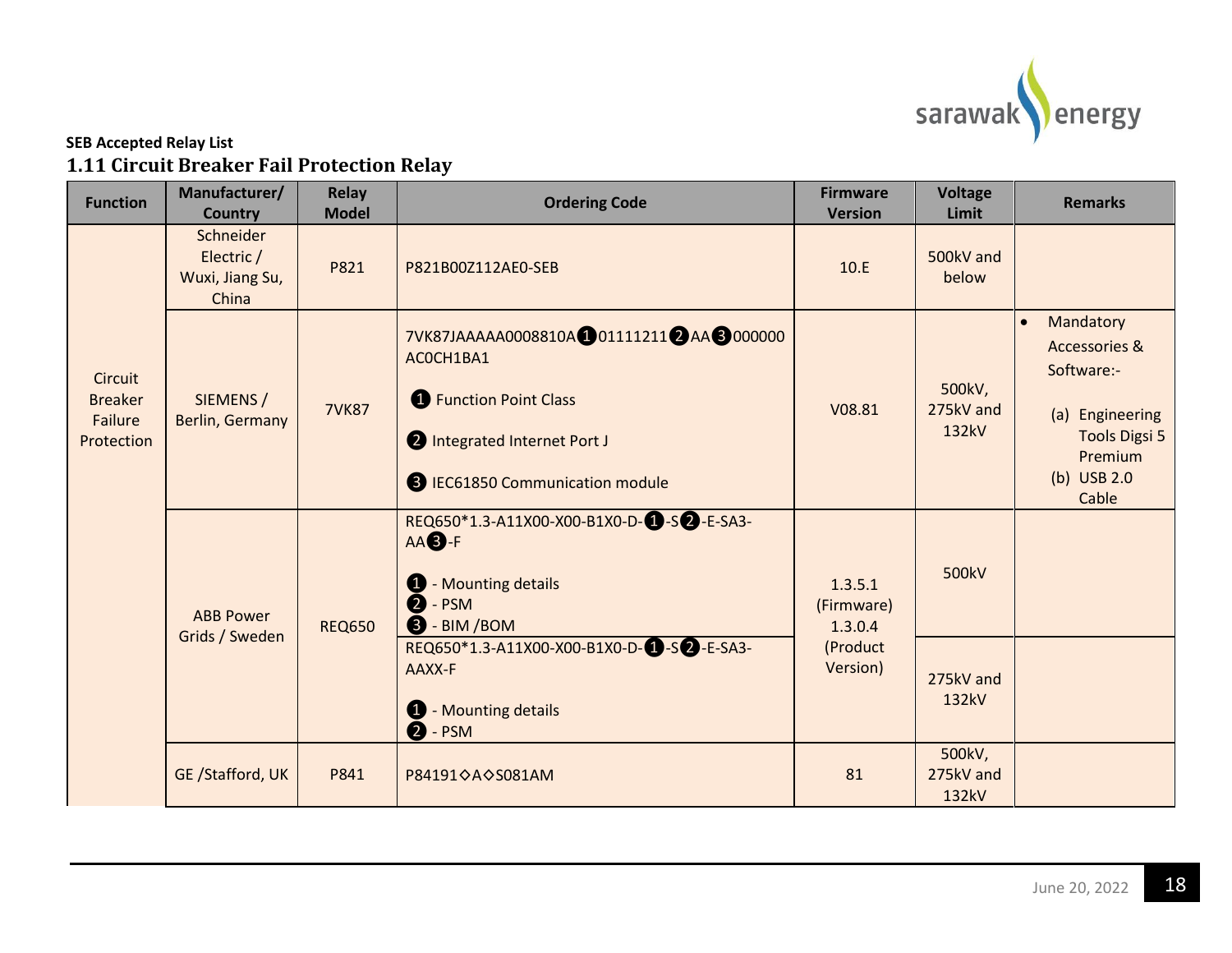

| <b>Function</b>                                    | Manufacturer/<br><b>Country</b>               | Relay<br><b>Model</b> | <b>Ordering Code</b>                                                                         | <b>Firmware</b><br><b>Version</b> | Voltage<br>Limit  | <b>Remarks</b> |
|----------------------------------------------------|-----------------------------------------------|-----------------------|----------------------------------------------------------------------------------------------|-----------------------------------|-------------------|----------------|
| Circuit<br><b>Breaker</b><br>Failure<br>Protection | SEL/USA                                       | 751A                  | For 110Vdc, 1A model:<br>751A11D1D0X0X810610<br>For 110Vdc, 5A model:<br>751A11D1D0X0X850610 | R419                              | 33kV and<br>below |                |
|                                                    | SIEMENS /<br>Berlin, Germany<br>or Goa, India | 7SR1103               | 7SR1103-10A12-2CA0                                                                           | <b>R4K-3d</b>                     | 33kV and<br>below |                |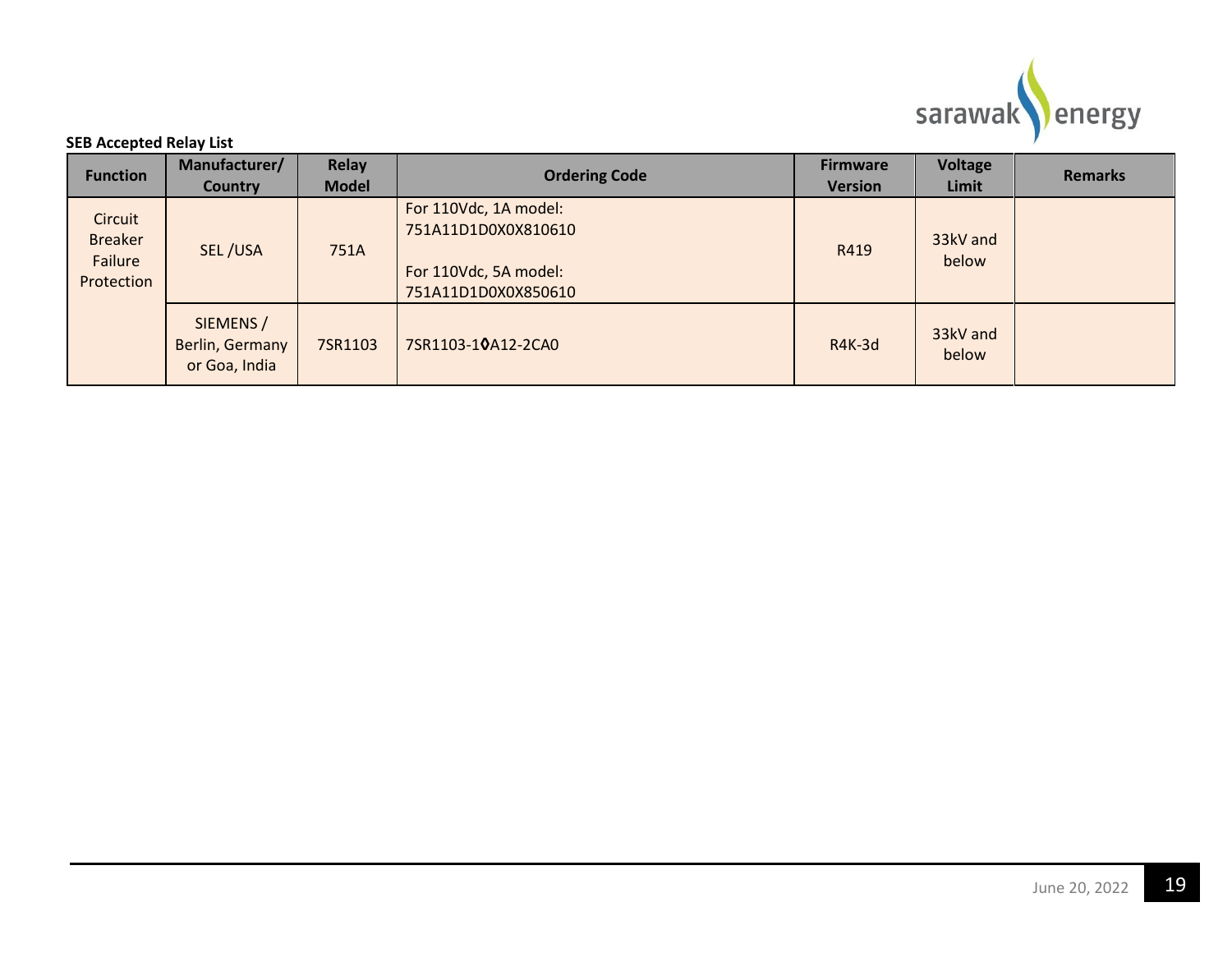

# **1.12 Over/Under Frequency Protection Relay**

<span id="page-22-0"></span>

| <b>Function</b>              | Manufacturer/<br><b>Country</b>               | <b>Relay</b><br><b>Model</b> | <b>Ordering Code</b>                                                         | <b>Firmware Version</b> | <b>Voltage Limit</b>      | <b>Remarks</b> |
|------------------------------|-----------------------------------------------|------------------------------|------------------------------------------------------------------------------|-------------------------|---------------------------|----------------|
|                              | SEL/USA                                       | 751A                         | For 110Vdc model:<br>751A11D1D0X73810610                                     | R419                    | 500kV and<br>below        |                |
| Over /<br>Under<br>Frequency | Schneider<br>Electric / China                 | <b>P3U30</b>                 | P3U30-6AAA2BBBM<br>(without IEC61850)<br>P3U30-6AAA2BCBM<br>(with IEC 61850) | 30.108                  | 500kV and<br>below        |                |
|                              | SIEMENS /<br>Berlin, Germany<br>or Goa, India | 7RW                          | 7RW8020-5EB96-1DA0+L0R                                                       | 4.62                    | 500kV, 275kV<br>and 132kV |                |
|                              |                                               | 7RW                          | 7RW8020-5EB00-1DA0                                                           | 4.62                    | 33kV and below            |                |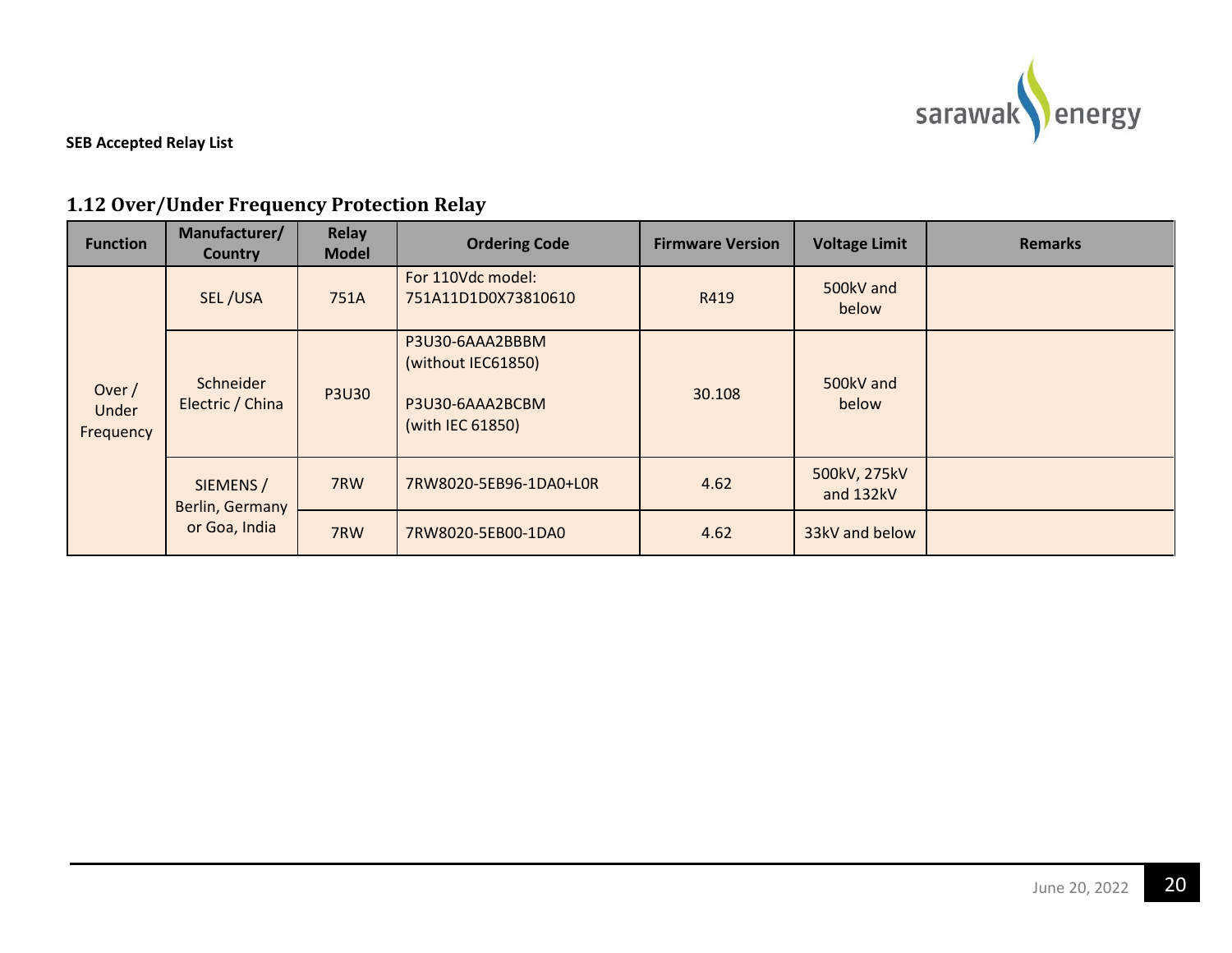

# **1.13 Over/Under Voltage Protection Relay**

<span id="page-23-0"></span>

| <b>Function</b>              | <b>Manufacturer</b><br>/Country                  | <b>Relay</b><br><b>Model</b> | <b>Ordering Code</b>                                                         | <b>Firmware Version</b> | <b>Voltage Limit</b>      | <b>Remarks</b> |
|------------------------------|--------------------------------------------------|------------------------------|------------------------------------------------------------------------------|-------------------------|---------------------------|----------------|
| Over $/$<br>Under<br>Voltage | SEL/USA                                          | 751A                         | For 110Vdc model:<br>751A11D1D0X73810610                                     | R419                    | 500kV and<br>below        |                |
|                              | <b>SIEMENS</b><br>(REYROLLE) /<br>Goa, India     | 7SR158                       | 7SR1587-5HA12-2DA0/BB                                                        | 2436H80011R4e-2a        | 500kV and<br>below        |                |
|                              | Schneider<br>Electric / China                    | <b>P3U30</b>                 | P3U30-6AAA2BBBM<br>(without IEC61850)<br>P3U30-6AAA2BCBM<br>(with IEC 61850) | 30.108                  | 500kV and<br>below        |                |
|                              | SIEMENS /<br>Berlin,<br>Germany or<br>Goa, India | 7RW                          | 7RW8020-5EB96-1DA0+L0R                                                       | 4.62                    | 500kV, 132kV<br>and 132kV |                |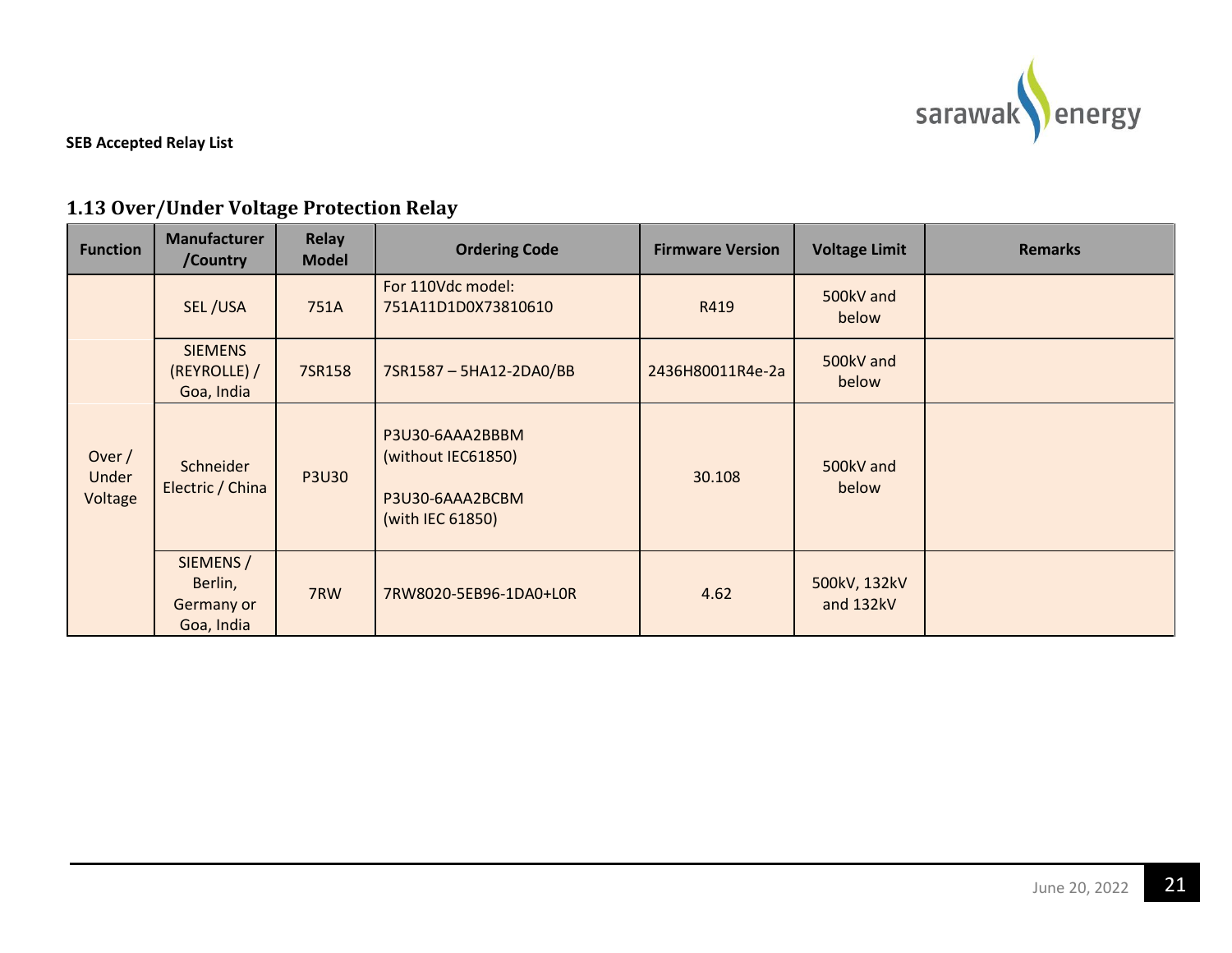

### **1.14 Shunt Reactor High Impedance Circulating Protection Relay**

<span id="page-24-0"></span>

| <b>Function</b>                                                           | Manufacturer/<br><b>Country</b>                                    | <b>Relay</b><br><b>Model</b> | <b>Ordering Code</b>                                                                                                        | <b>Firmware Version</b> | <b>Voltage Limit</b> | <b>Remarks</b> |
|---------------------------------------------------------------------------|--------------------------------------------------------------------|------------------------------|-----------------------------------------------------------------------------------------------------------------------------|-------------------------|----------------------|----------------|
| Shunt<br>Reactor<br>High<br>Impedance<br><b>Circulating</b><br>Protection | <b>SIEMENS</b><br>(REYROLLE) /<br>Berlin, Germany<br>or Goa, India | 7SR23                        | 7SR2302-1NA77-0CA0D<br>(Transmission)<br>7SR2302-1NA12-0CA0D<br>(Distribution)<br>$7$ SR2300 = If more BI/BO is<br>required | R8e-1c                  | 500kV and<br>below   |                |
|                                                                           | <b>Schneider Electric</b><br>/ China                               | P723                         | P723000Z112CB0-SEB                                                                                                          | 12.B                    | 500kV and<br>below   |                |
|                                                                           | GE / Stafford, UK                                                  | <b>P14N-B</b>                | P14NB11A1B062BA<br>(No IEC61850 Option)<br>P14NB16A6C062BA<br>(IEC61850 Option)                                             | 62                      | 500kV and<br>below   |                |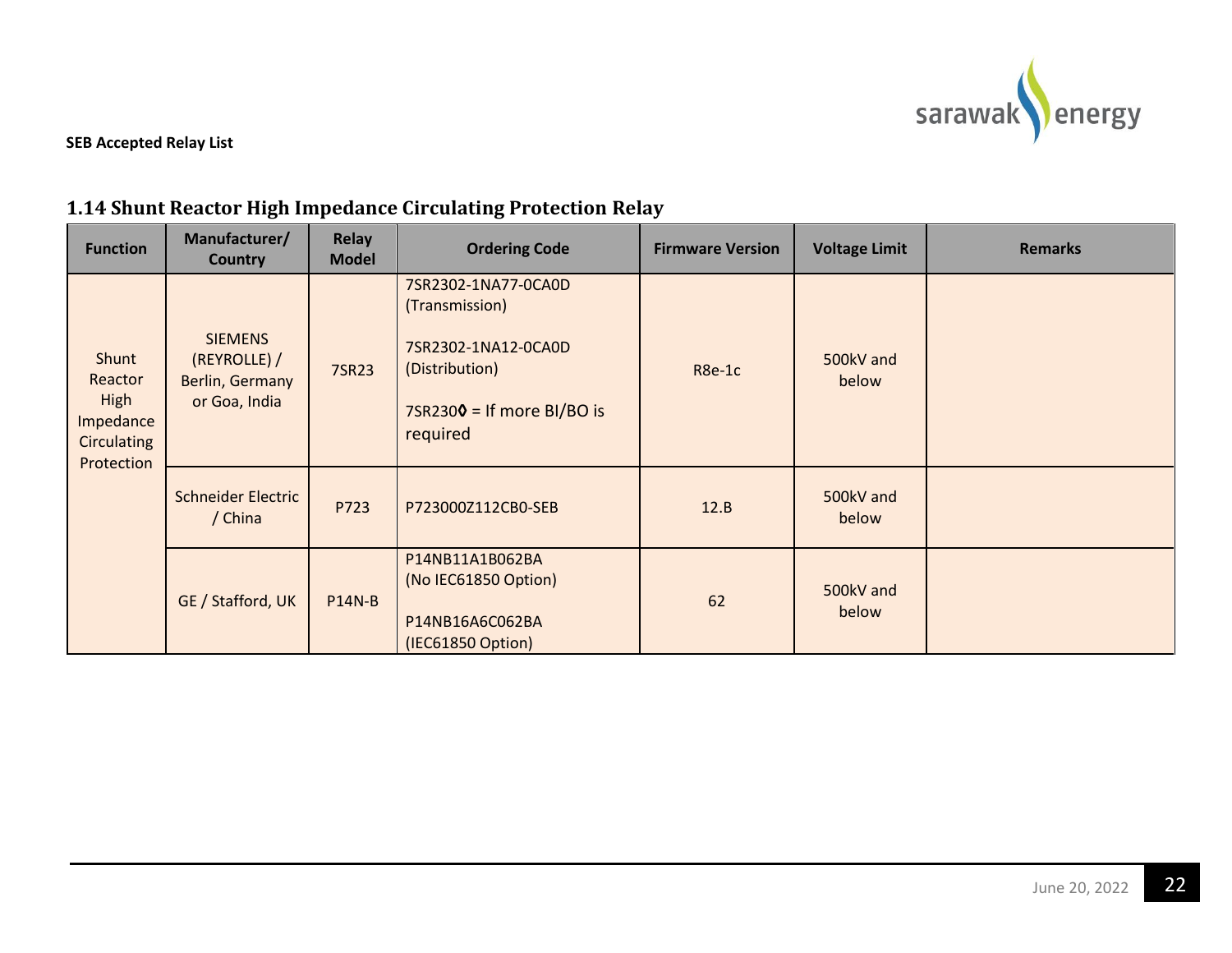

### **SEB Accepted Relay List 1.15Autoreclose + Synchro-Check Relay**

<span id="page-25-0"></span>

| <b>Function</b>                    | Manufacturer/<br><b>Country</b>                     | <b>Relay</b><br><b>Model</b> | <b>Ordering Code</b>                                                                                                                                                          | <b>Firmware Version</b> | <b>Voltage Limit</b>      | <b>Remarks</b>                                                                                                                 |
|------------------------------------|-----------------------------------------------------|------------------------------|-------------------------------------------------------------------------------------------------------------------------------------------------------------------------------|-------------------------|---------------------------|--------------------------------------------------------------------------------------------------------------------------------|
| Autoreclose<br>+ Synchro-<br>check | SIEMENS/<br>Berlin, Germany                         | <b>7VK87</b>                 | 7VK87JAAAAA0008810A <sup>0</sup> 011<br>11211 AA 3000000AC0CH1<br>BA1CE0<br><b>C</b> Function Point Class<br>Integrated Internet Port J<br>B IEC61850 Communication<br>module | V08.81                  | 500kV, 275kV<br>and 132kV | <b>Mandatory Accessories &amp;</b><br>$\bullet$<br>Software:-<br>(a) Engineering Tools Digsi 5<br>Premium<br>(b) USB 2.0 Cable |
|                                    | Schneider<br>Electric /<br>Wuxi, Jiang Su,<br>China | P841                         | P841311A3M0G79M-SEB<br>(without IEC61850)<br>P84131QA6M0G79M-SEB (with<br>IEC61850)                                                                                           | G7                      | 500kV, 275kV<br>and 132kV |                                                                                                                                |
|                                    | <b>ABB Power</b><br>Grids / Sweden                  | <b>REQ650</b>                | REQ650*1.3-A11X00-X00-B1X0-<br>$D-SQ$ -E-SA3-AA $S$ -F<br>- Mounting details<br>$\mathbf 0$<br>$\bullet$ - PSM<br><b>B</b> - BIM / BOM                                        | 1.3.5.1<br>(1.3.0.4)    | 500kV                     |                                                                                                                                |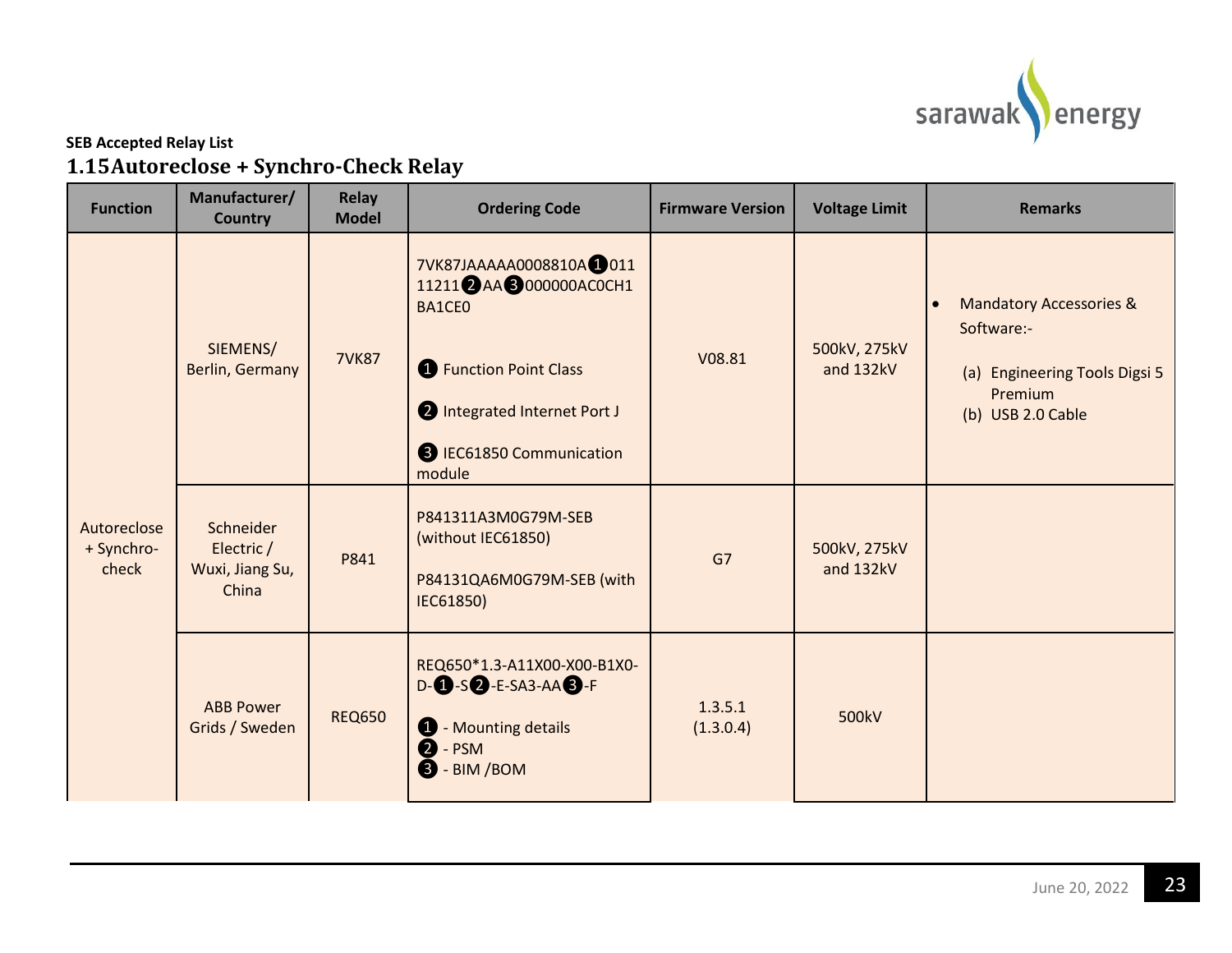

|  | <b>Function</b>                                     | Manufacturer/<br><b>Country</b>                | <b>Relay</b><br><b>Model</b>                                                                                     | <b>Ordering Code</b>            | <b>Firmware Version</b> | <b>Voltage Limit</b>      | <b>Remarks</b> |
|--|-----------------------------------------------------|------------------------------------------------|------------------------------------------------------------------------------------------------------------------|---------------------------------|-------------------------|---------------------------|----------------|
|  |                                                     |                                                | REQ650*1.3-A11X00-X00-B1X0-<br>$D - 5$ - $E$ -SA3-AAXX-F<br>- Mounting details<br>$\mathbf 0$<br>$\bullet$ - PSM |                                 | 275kV and<br>132kV      |                           |                |
|  | Autoreclose<br>+ Synchro-<br>check                  | GE / Stafford,<br><b>UK</b>                    | P841                                                                                                             | P84191◇A◇S081AM                 | 81                      | 500kV, 275kV<br>and 132kV |                |
|  | Schneider<br>Electric /<br>Wuxi, Jiang Su,<br>China | P123                                           | P123-B00-Z112-EB-0-SEB                                                                                           | <b>EB</b> (Software<br>Version) | 33kV and below          |                           |                |
|  |                                                     | SEL/USA                                        | 751A                                                                                                             | 751A600000X00800000             | R419                    | 33kV and below            |                |
|  |                                                     | SIEMENS /<br>Berlin, Germany<br>or Goa, India) | 7SR1103                                                                                                          | 7SR1103-10A12-2DA0              | <b>R4K-3d</b>           | 33kV and below            |                |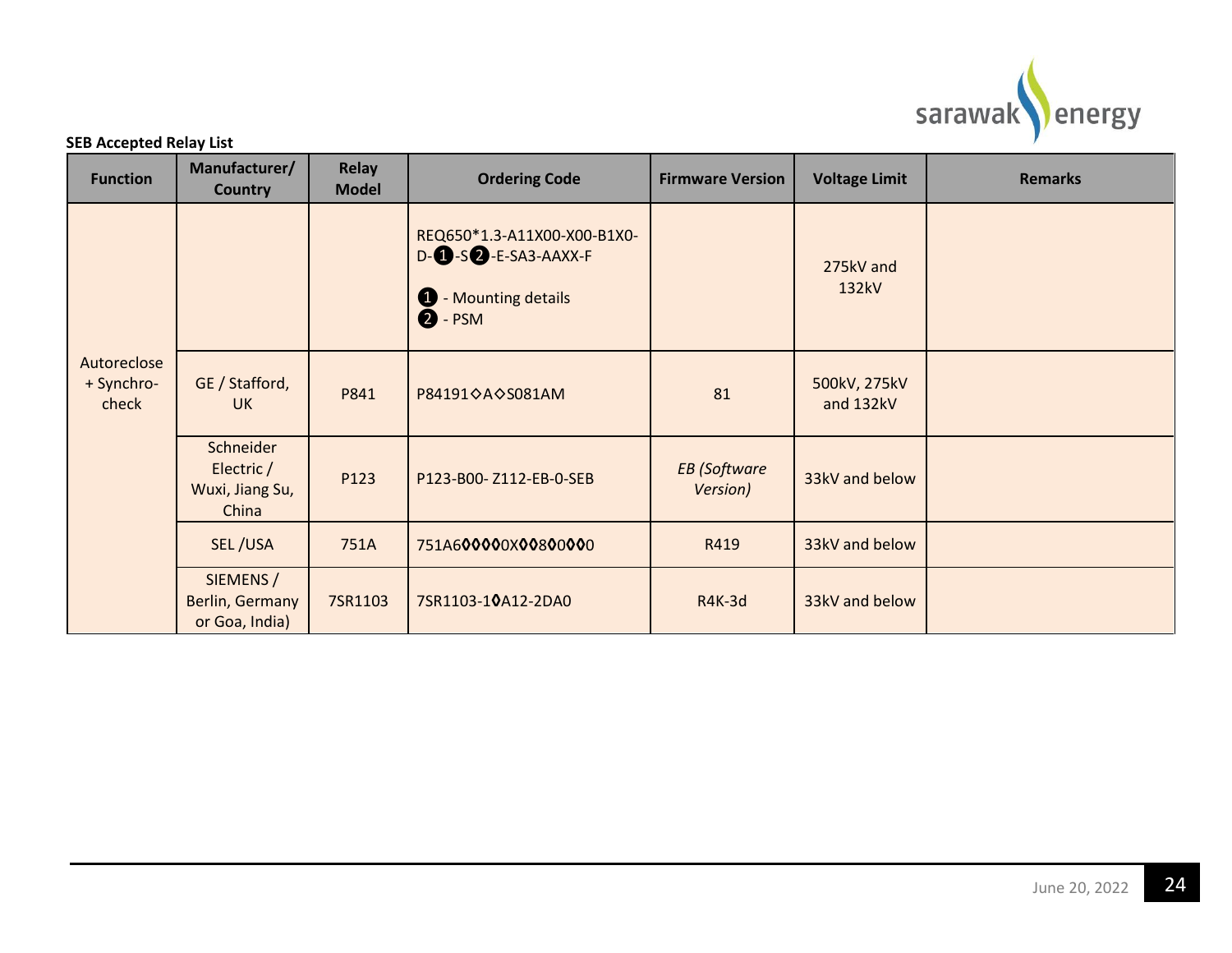

### **SEB Accepted Relay List 1.16 Synchro-Check Relay**

<span id="page-27-0"></span>

| <b>Function</b>               | Manufacturer/<br><b>Country</b>                     | Relay<br><b>Model</b> | <b>Ordering Code</b>                                                                                                                                                                 | <b>Firmware Version</b>      | <b>Voltage Limit</b>      | <b>Remarks</b>                                                                                                                 |
|-------------------------------|-----------------------------------------------------|-----------------------|--------------------------------------------------------------------------------------------------------------------------------------------------------------------------------------|------------------------------|---------------------------|--------------------------------------------------------------------------------------------------------------------------------|
|                               | Schneider<br>Electric / China                       | <b>P3U30</b>          | P3U30-6AAA2BBBM<br>(without IEC61850)                                                                                                                                                | 500kV and<br>30.108<br>below |                           |                                                                                                                                |
| Synchronising<br><b>Check</b> | SIEMENS/<br>Berlin, Germany                         | <b>7VK87</b>          | 7VK87JAAAAA0008810A <sup>0</sup> 01<br>111211 2 AA 3 000000AC0C<br><b>H1BA1</b><br><b>B</b> Function Point Class<br>Integrated Internet Port J<br>B IEC61850 Communication<br>module | V08.81                       | 500kV, 275kV<br>and 132kV | <b>Mandatory Accessories &amp;</b><br>$\bullet$<br>Software:-<br>(a) Engineering Tools Digsi 5<br>Premium<br>(b) USB 2.0 Cable |
|                               | Schneider<br>Electric /<br>Wuxi, Jiang Su,<br>China | P841                  | P841311A3M0G79M-SEB<br>(without IEC61850)<br>P84131QA6M0G79M-SEB<br>(with IEC61850)                                                                                                  | G7                           | 500kV, 275kV<br>and 132kV |                                                                                                                                |
|                               | SIEMENS /<br>Berlin,<br>Germany or<br>Goa, India    | 7RW                   | 7RW8020-5EB96-1DC0+L0R                                                                                                                                                               | 4.62                         | 500kV, 275kV<br>and 132kV |                                                                                                                                |
|                               | <b>SIEMENS</b><br>(REYROLLE) /<br>Goa, India        | 7SR157                | 7SR1578-5HA12-2CAO/BB                                                                                                                                                                | 2436H80010R4e-2a             | 275kV and<br>below        |                                                                                                                                |
|                               | SIEMENS /<br>Berlin,                                | 7VK                   | 7VK6101-0AB02-4YN0                                                                                                                                                                   | 4.71                         | 33kV and below            |                                                                                                                                |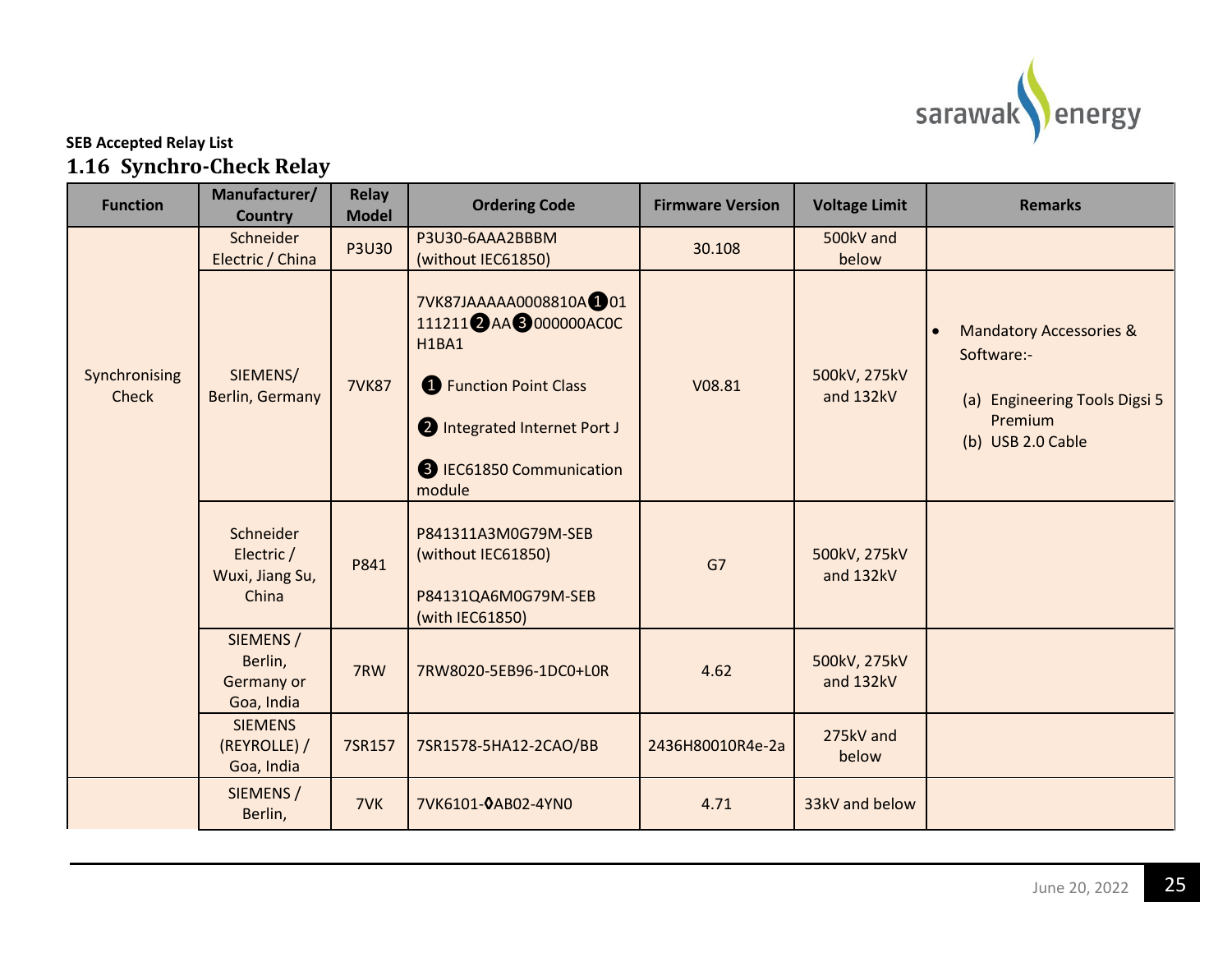

|  | <b>Function</b>          | Manufacturer/<br><b>Country</b>                  | Relay<br><b>Model</b> | <b>Ordering Code</b> | <b>Firmware Version</b> | <b>Voltage Limit</b> | <b>Remarks</b> |
|--|--------------------------|--------------------------------------------------|-----------------------|----------------------|-------------------------|----------------------|----------------|
|  | Germany or<br>Goa, India |                                                  |                       |                      |                         |                      |                |
|  | Synchronising<br>Check   | SIEMENS /<br>Berlin,<br>Germany or<br>Goa, India | 7RW                   | 7RW8020-5EB00-1DC0   | 4.62                    | 33kV and below       |                |
|  |                          | SEL/USA                                          | 751A                  | 751A500000X72800000  | R419                    | 33kV and below       |                |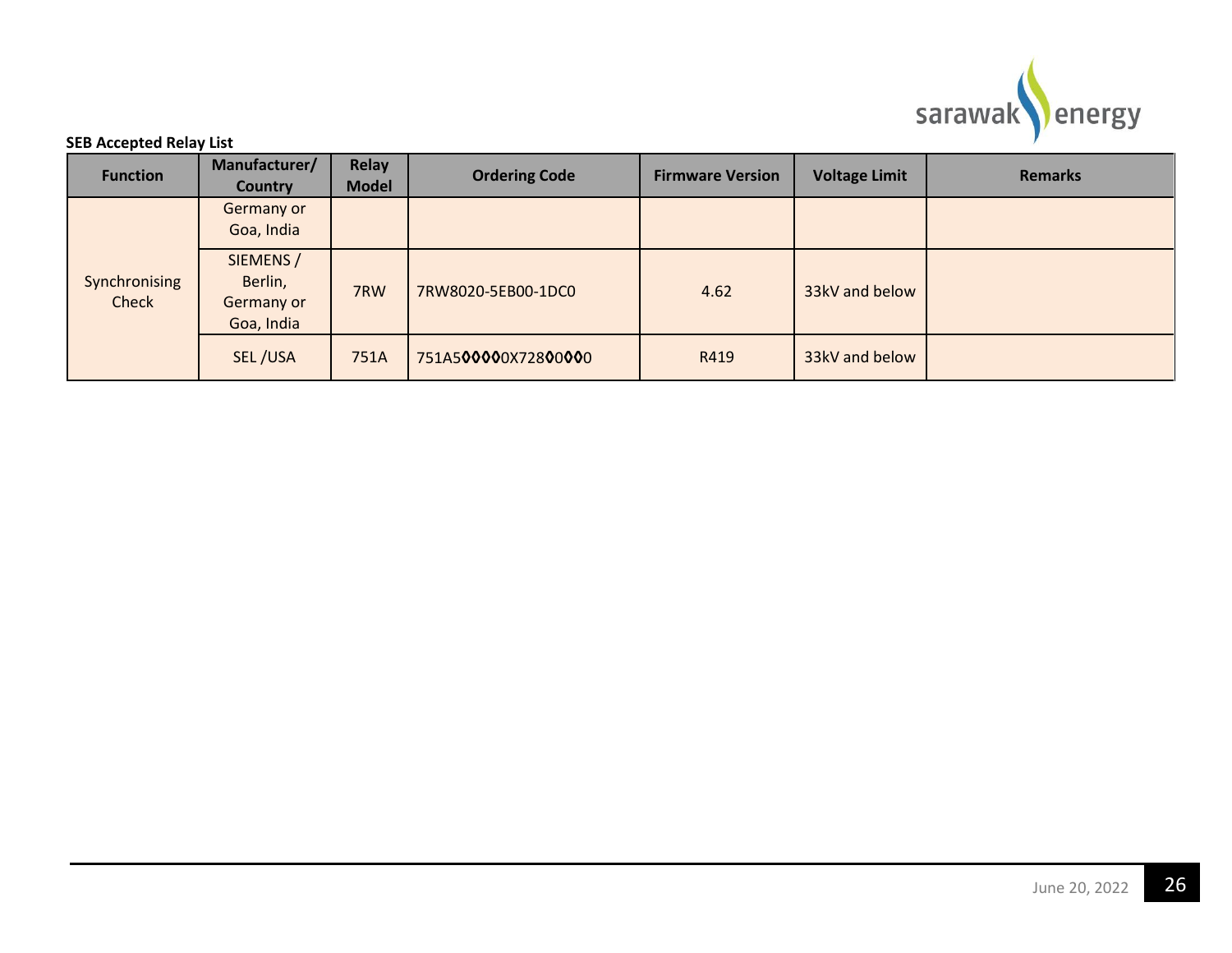

### **SEB Accepted Relay List 1.17 Capacitor Bank Protection Relay**

<span id="page-29-0"></span>

| <b>Function</b>                                                                                                                                                                                                                 | Manufacturer/<br><b>Country</b>                                           | <b>Relay</b><br><b>Model</b> | <b>Ordering Code</b>                                                                   | <b>Firmware</b><br><b>Version</b> | <b>Voltage Limit</b>      | <b>Remarks</b>                                                                       |
|---------------------------------------------------------------------------------------------------------------------------------------------------------------------------------------------------------------------------------|---------------------------------------------------------------------------|------------------------------|----------------------------------------------------------------------------------------|-----------------------------------|---------------------------|--------------------------------------------------------------------------------------|
| <b>Capbank Overall</b><br><b>Differential Protection</b>                                                                                                                                                                        |                                                                           |                              | RET670*1.2-A30X00-D03-B1X0-<br>AF-KB-B-A3- <b>4</b> -XXX-XD<br>$\bigoplus$ - BIM / BOM |                                   | 500kV                     |                                                                                      |
|                                                                                                                                                                                                                                 | <b>ABB Power</b><br>Grids / Sweden                                        | <b>RET670</b>                | 1MRK 004 816-AC (Short<br><b>Ordering Code for Capbank</b><br><b>RET670)</b>           | 1.2                               | 275kV and<br>132kV        |                                                                                      |
|                                                                                                                                                                                                                                 |                                                                           |                              | RET670*1.2-A30X00-D03-B1X0-<br>AF-KB-B-A3-DIAA-XXX-XD                                  |                                   |                           |                                                                                      |
|                                                                                                                                                                                                                                 | SIEMENS /<br>Berlin, Germany                                              | <b>7UT613</b>                | 7UT6131-4EB91-1AA0+LOR                                                                 | 4.65                              | 500kV, 275kV<br>and 132kV |                                                                                      |
|                                                                                                                                                                                                                                 | <b>SIEMENS</b><br>(REYROLLE) /<br><b>Berlin, Germany</b><br>or Goa, India | 7SR23                        | 7SR2303-10A00-0CA0                                                                     | R8e-1c                            | 500kV, 275kV<br>and 132kV |                                                                                      |
| Capacitor<br>1.<br>unbalance<br>2. Thermal<br>overload<br>protection<br><b>Reactor thermal</b><br>3.<br>overload<br>protection<br><b>Resistor thermal</b><br>4.<br>overload<br><b>Resistor open</b><br>5.<br>circuit protection | <b>SIEMENS</b><br>(REYROLLE) /<br>Goa, India                              | 7SR191                       | 7SR1916-1HA12-2CAO<br>(no IEC 61850)<br>7SR1916-1HA77-2CA0<br>(with IEC 61850)         | R <sub>4e</sub> -2a               | 500kV, 275kV<br>and 132kV | Function:<br>$\bullet$<br><b>Capacitor Bank</b><br>a)<br><b>Unbalance Protection</b> |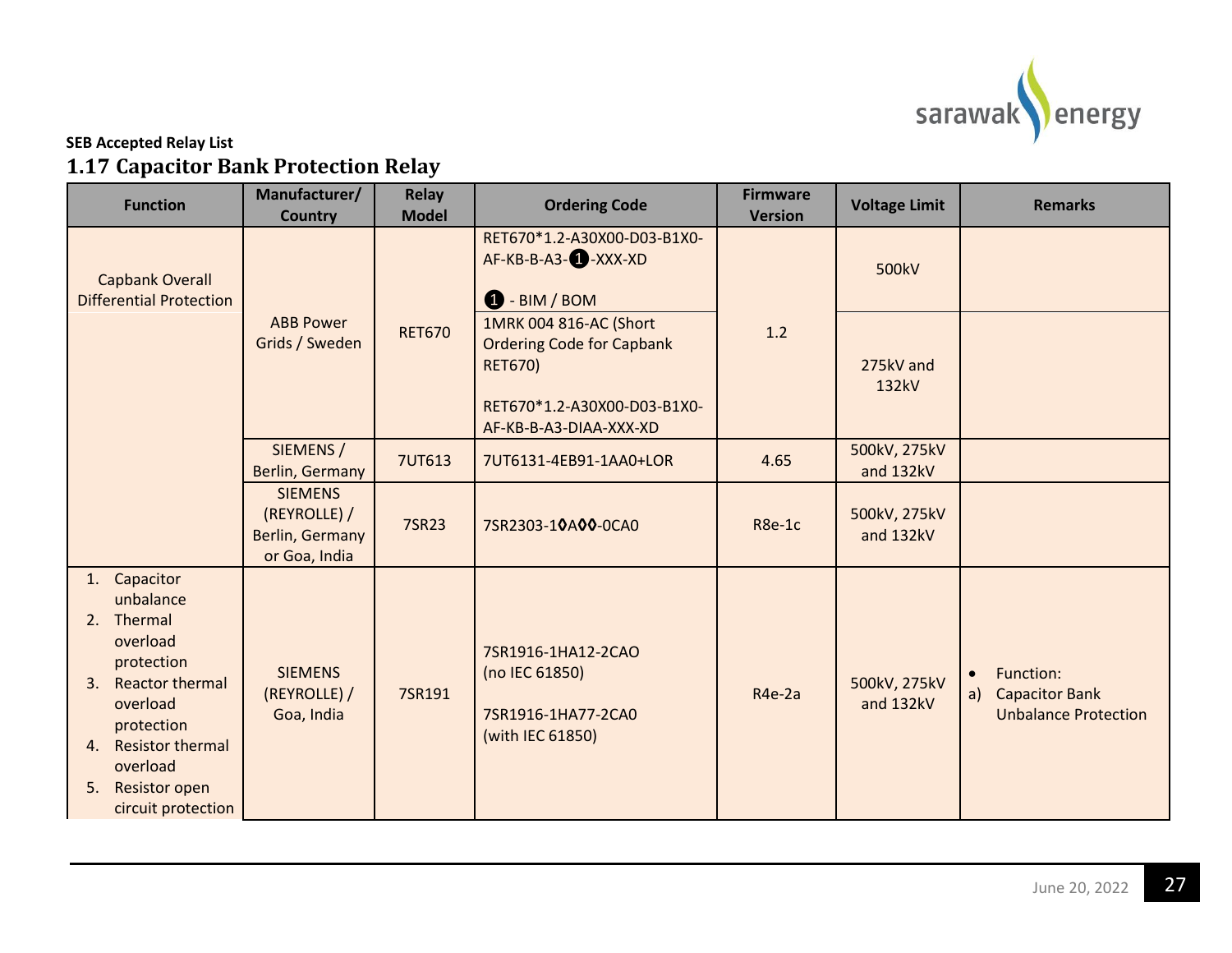

| <b>Function</b>                                                                                                                                                             | Manufacturer/<br><b>Country</b>              | Relay<br><b>Model</b> | <b>Ordering Code</b>                                          | <b>Firmware</b><br><b>Version</b>  | <b>Voltage Limit</b>      | <b>Remarks</b>                                                                                                                                                                                                                                                                                   |
|-----------------------------------------------------------------------------------------------------------------------------------------------------------------------------|----------------------------------------------|-----------------------|---------------------------------------------------------------|------------------------------------|---------------------------|--------------------------------------------------------------------------------------------------------------------------------------------------------------------------------------------------------------------------------------------------------------------------------------------------|
|                                                                                                                                                                             | <b>SIEMENS</b><br>(REYROLLE) /<br>Goa, India | 7SR1206               | 7SR1206-20A00-2CA0<br>*Pos No 11 & 12 option for IEC<br>61850 | <b>R4K-3d</b>                      | 500kV, 275kV<br>and 132kV | Function:<br>$\bullet$<br><b>Reactor Thermal</b><br>a)<br><b>Overload Protection</b>                                                                                                                                                                                                             |
|                                                                                                                                                                             | <b>SIEMENS</b><br>(REYROLLE) /<br>Goa, India | 7SR1103               | 7SR1103-10A00-2CA0<br>*Pos No 11 & 12 option for IEC<br>61850 | <b>R4K-3d</b>                      | 500kV275kV,<br>and 132kV  | Function:<br>$\bullet$<br><b>Resistor Thermal</b><br>a)<br><b>Overload Protection</b><br><b>Resistor Open Circuit</b><br>b)<br>Protection                                                                                                                                                        |
| 1. Capacitor<br>unbalance/<br>thermal overload<br>protection<br>2. Reactor thermal<br>overload<br>protection<br>3. Resistor thermal<br>overload /open<br>circuit protection | <b>TRENCH</b><br>/Austria                    | <b>CPR 04</b>         | CPR4-00-110                                                   | 4v81<br>(Software<br>Version: 5v1) | 275kV and<br>132kV        | Function:<br>$\bullet$<br>(a) Capacitor Bank<br><b>Unbalance Protection</b><br>(b) Capacitor Bank<br><b>Thermal Overload</b><br>Protection<br>(c) Reactor Thermal<br><b>Overload Protection</b><br>(d) Resistor Thermal<br><b>Overload Protection</b><br>(e) Resistor Open Circuit<br>Protection |
|                                                                                                                                                                             | Schneider<br>Electric / China                | <b>P3U30</b>          | P3U30-6AAA2BBBM<br>(without IEC61850)                         | 30.108                             | 500kV and<br>below        | Function:<br>$\bullet$<br>(a) Capacitor Bank<br><b>Unbalance Protection</b><br>(b) Capacitor Bank<br><b>Thermal Overload</b><br>Protection                                                                                                                                                       |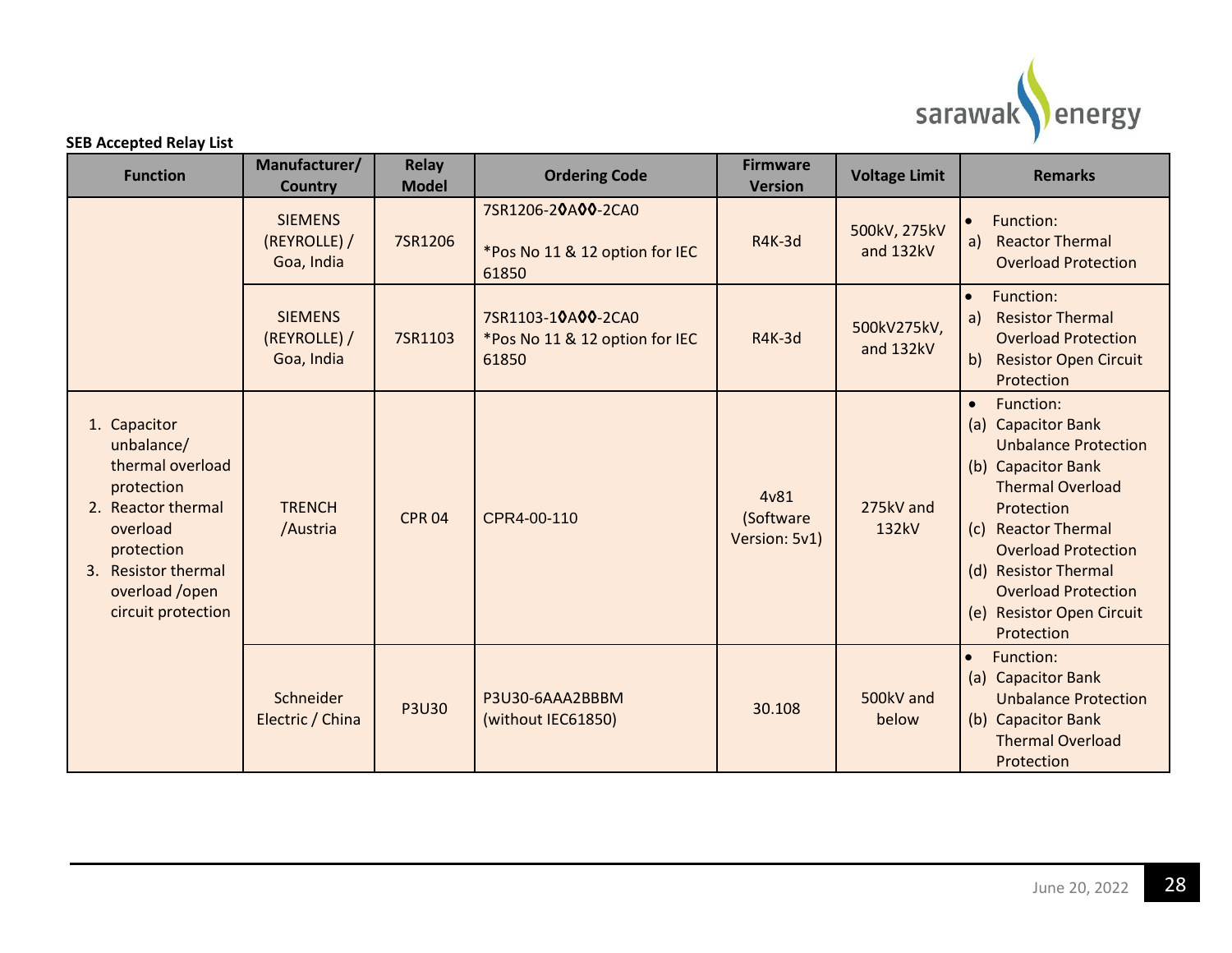

# **1.18 Stub Protection Relay**

<span id="page-31-0"></span>

| <b>Function</b>        | Manufacturer/<br><b>Country</b>                                    | <b>Relay</b><br><b>Model</b> | <b>Ordering Code</b>                                                               | <b>Firmware</b><br><b>Version</b> | <b>Voltage Limit</b> | <b>Remarks</b>                                         |
|------------------------|--------------------------------------------------------------------|------------------------------|------------------------------------------------------------------------------------|-----------------------------------|----------------------|--------------------------------------------------------|
| <b>Stub Protection</b> | GE / Stafford,<br>UK.                                              | <b>P14N</b>                  | P14NB10A00064AA                                                                    | 64                                | 500kV and<br>275kV   | Added MVAJ101RB0800A for<br>bus wire shorting contacts |
|                        | Schneider<br>Electric /<br>Wuxi, Jiang Su,<br>China                | P723                         | P723000Z112CB0-SEB                                                                 | 12.B                              | 500kV and<br>275kV   |                                                        |
|                        | <b>SIEMENS</b><br>(REYROLLE) /<br>Berlin, Germany<br>or Goa, India | 7SR23                        | 7SR2302-1NA77-0CA0D<br>$7$ SR2300 = If more BI/BO is<br>required                   | R8e-1c                            | 500kV and<br>275kV   |                                                        |
|                        | ABB / Sweden                                                       | <b>REB650</b>                | REB6501.3-A03X00-X00-B1X0-<br>$D-H-SA-E-SA1B1-A$ -F<br>$\mathbf{a}$<br>- BIM / BOM | 1.3.5.1<br>(1.3.0.4)              | 500kV and<br>275kV   |                                                        |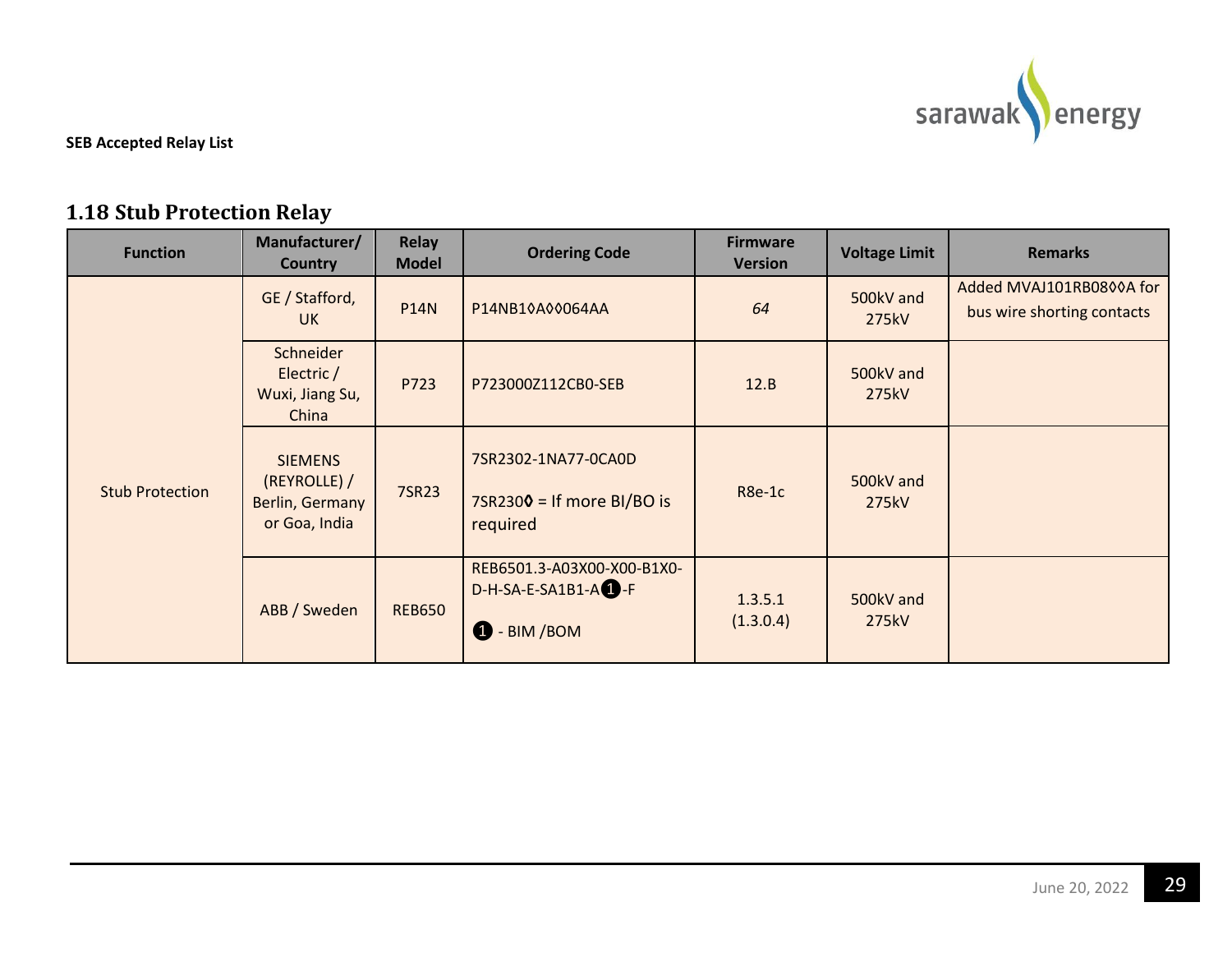

### **2 Disturbance Recorder**

<span id="page-32-0"></span>

| <b>Function</b>                | Manufacturer/<br><b>Country</b>                | <b>Model</b>                      | <b>Ordering Code</b>                                                                          | <b>Firmware Version</b>   | <b>Voltage Limit</b>                                                                                                                                                              | <b>Remarks</b>                                                                                                                                                                                                                                  |
|--------------------------------|------------------------------------------------|-----------------------------------|-----------------------------------------------------------------------------------------------|---------------------------|-----------------------------------------------------------------------------------------------------------------------------------------------------------------------------------|-------------------------------------------------------------------------------------------------------------------------------------------------------------------------------------------------------------------------------------------------|
|                                | QUALITROL /<br><b>Northern</b><br>Ireland / UK | <b>BEN 6000</b>                   | <b>BEN 6000</b>                                                                               | 2.5.25                    | 500kV and<br>below                                                                                                                                                                |                                                                                                                                                                                                                                                 |
| <b>Disturbance</b><br>Recorder | SIEMENS/Berlin,<br>Germany                     | <b>7KE85</b>                      | 7KE85-JAAA-AA0-0AAAA0-<br>AA8111-13113A-AAA000-<br>000AC1-CB1BA1-CB1CB1-<br>CB1CB1-BC1CG0-000 | 7.50                      | 500kV and<br>below                                                                                                                                                                | <b>Mandatory Accessories &amp;</b><br>$\bullet$<br>Software: -<br>(a) DIGSI 5 software premium<br>(b) SICAM PQ Analyzer (PQA)<br>software Ver 3.17<br>(c) SICAM PQS/PAS (Data<br>Concentrator) Ver 8.17<br>(d) GPS Clock<br>(e) Ethernet Switch |
|                                | NR Electric /<br><b>PCS-996</b><br>China       | PCS-996RC-R4.08<br>PCS-996RA-4.08 | 4.08<br>(CRC: B703A1A0)                                                                       | 500kV, 275kV<br>and 132kV | <b>Mandatory Accessories &amp;</b><br>$\bullet$<br>Software: -<br>(a) PCS-PC5 Tools Software<br><b>DFR Manager Software</b><br>(b)<br>(c) DFR Helper<br>(d) GPS Clock NR PCS-9785 |                                                                                                                                                                                                                                                 |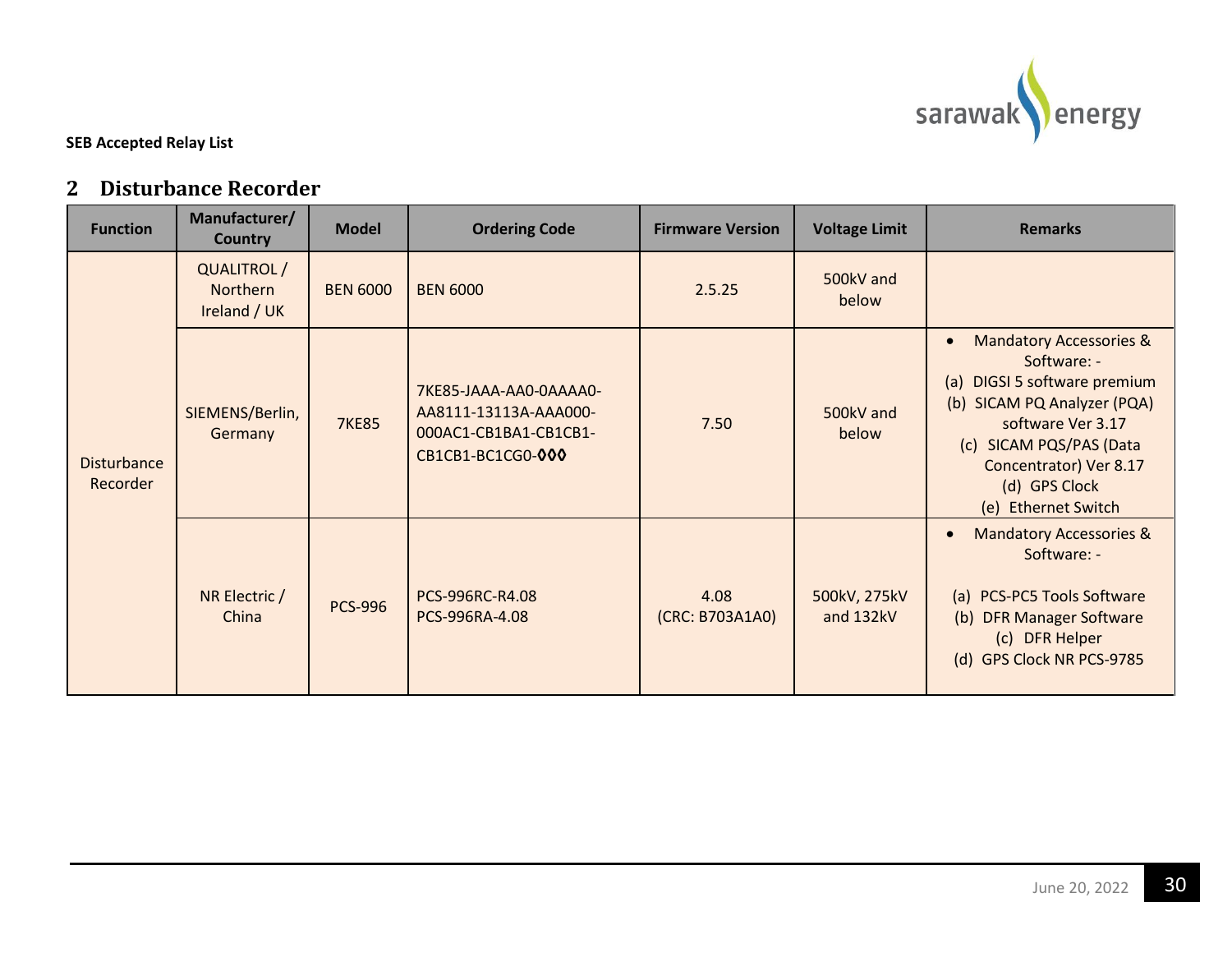

# **3 Ancillary Equipment**

# **3.1 Trip Circuit Supervision Relay**

<span id="page-33-1"></span><span id="page-33-0"></span>

| <b>Function</b>     | Manufacturer/<br><b>Country</b> | <b>Model</b>    | <b>Ordering Code</b>               | <b>Voltage Limit</b> | <b>Remarks</b>   |
|---------------------|---------------------------------|-----------------|------------------------------------|----------------------|------------------|
|                     | GE / Stafford, UK               | MVAX31          | MVAX31S1DE0754A                    | 500kV and<br>below   |                  |
|                     | SIEMENS /<br>Europe             | 7PA3032         | 7PA3032-1AA00-1                    | 500kV and<br>below   | (a) Single phase |
| <b>Trip Circuit</b> | Schneider Electric /<br>Spain   | <b>REL913</b>   | REL91323                           | 500kV and<br>below   |                  |
| Supervision         | RMS / Australia                 | <b>ALPHA</b>    | XR5-00-1/4/60<br>(ALPHA XR Series) | 500kV and<br>below   |                  |
|                     | ARTECHE / Spain                 | <b>VDF</b>      | <b>VDF10</b>                       | 500kV and<br>below   |                  |
|                     | ABB / Sweden                    | <b>SPER IBI</b> | $\overline{\phantom{a}}$           | 33kV and below       |                  |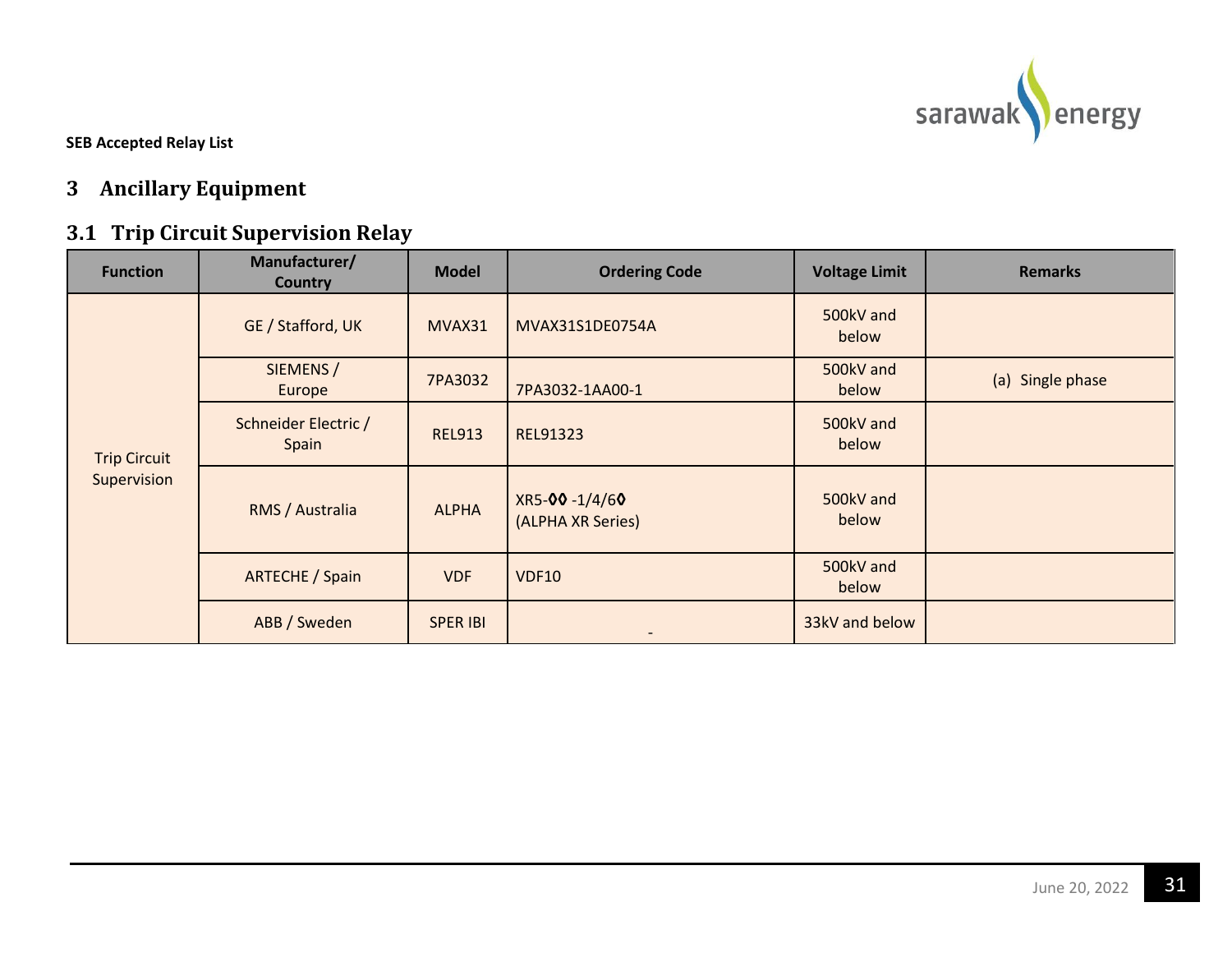

### **SEB Accepted Relay List 3.2 Lockout Relay**

<span id="page-34-0"></span>

| <b>Function</b> | Manufacturer/<br><b>Country</b> | <b>Model</b>        | <b>Ordering Code</b>                                     | <b>Voltage Limit</b> | <b>Remarks</b>               |
|-----------------|---------------------------------|---------------------|----------------------------------------------------------|----------------------|------------------------------|
|                 | GE / Stafford, UK               | <b>MVAJ105</b>      | MVAJ105RA0800B                                           | 500kV and<br>below   | (a) Voltage rating: 110/125V |
|                 | SIEMENS /<br>Europe             | 7PA2231             | 7PA2001-1                                                | 500kV and<br>below   |                              |
|                 |                                 | ALPHA/<br>DELTA/6RJ | TR 5/12 - 00 - 1/2/3/4 0<br>(ALPHA TR Series)            |                      |                              |
|                 | RMS/ Australia                  |                     | AR 5/12 - 00 - 1/2/3/4 0<br>(ALPHA AR Series- 1 element) | 500kV and<br>below   |                              |
| Lockout         |                                 |                     | AR25 - 00 - 1/2/3/4 0<br>(ALPHA AR Series- 2 element)    |                      |                              |
|                 |                                 |                     | <b>TRD-400</b><br>(DELTA TRD Series)                     |                      |                              |
|                 |                                 |                     | 6RJ25-20-00<br>(6RJ Series)                              |                      |                              |
|                 | Schneider Electric /<br>Spain   | <b>REL912</b>       | REL91263<br>(4 changeover contacts)                      | 500kV and<br>below   |                              |
|                 |                                 |                     | REL91283<br>(8 changeover contacts)                      |                      |                              |
|                 | <b>ARTECHE / Spain</b>          | <b>BOORP</b>        | BF4RP<br>(4 changeover contacts)                         | 500kV and<br>below   |                              |
|                 |                                 |                     | <b>BJ8RP</b><br>(8 changeover contacts)                  |                      |                              |
|                 |                                 |                     | BJ10RP<br>(10 changeover contacts)                       |                      |                              |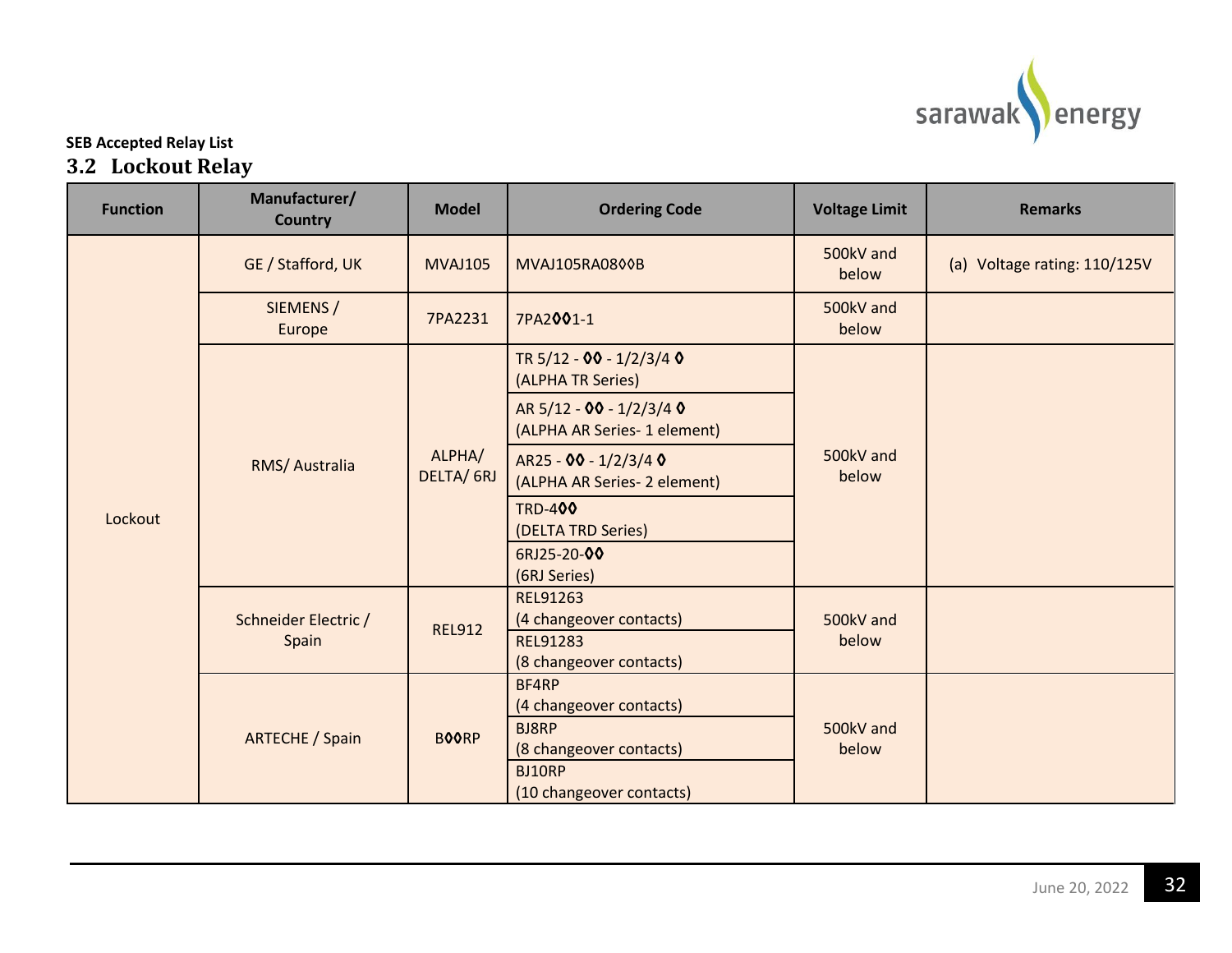

### **SEB Accepted Relay List 3.3 Tripping Relay**

<span id="page-35-0"></span>

| <b>Function</b> | Manufacturer/<br><b>Country</b> | <b>Model</b>           | <b>Ordering Code</b>                                        | <b>Voltage Limit</b> | <b>Remarks</b> |
|-----------------|---------------------------------|------------------------|-------------------------------------------------------------|----------------------|----------------|
|                 | ABB / India                     | <b>ABB RXMS</b>        | <b>RXMS1 RK216 x63-AN</b>                                   | 500kV and<br>below   |                |
|                 | SIEMENS/<br>Europe              | 7PA2732                | 7PA2002-0AA00-0                                             | 500kV and<br>below   |                |
|                 | SIEMENS/<br>Berlin,             | <b>TR221</b>           | 7PG1522-1HA40-1AF0                                          | 500kV and            |                |
| <b>Tripping</b> | Germany or<br>Goa, India        | AR 011                 | 7PG1101-1EA10-0C00                                          | below                |                |
|                 | RMS/ Australia                  | ALPHA/<br><b>DELTA</b> | TR 5/12 - 00 - 1/2/3/4 0<br>(ALPHA TR Series)               | 500kV and<br>below   |                |
|                 |                                 |                        | AR 5/12 - 00 - 1/2/3/4 0<br>(ALPHA AR Series- 1 element)    |                      |                |
|                 |                                 |                        | AR 25 - 00 - 1/2/3/4 0<br>(ALPHA AR Series-2 element)       |                      |                |
|                 |                                 |                        | TRD-400 - (DELTA TRD Series)                                |                      |                |
|                 | Schneider Electric /<br>Spain   |                        | <b>REL91203</b><br>(4 changeover contacts)                  | 500kV and<br>below   |                |
|                 |                                 | <b>REL912</b>          | REL91223<br>(Fast trip relay with 4 changeover<br>contacts) |                      |                |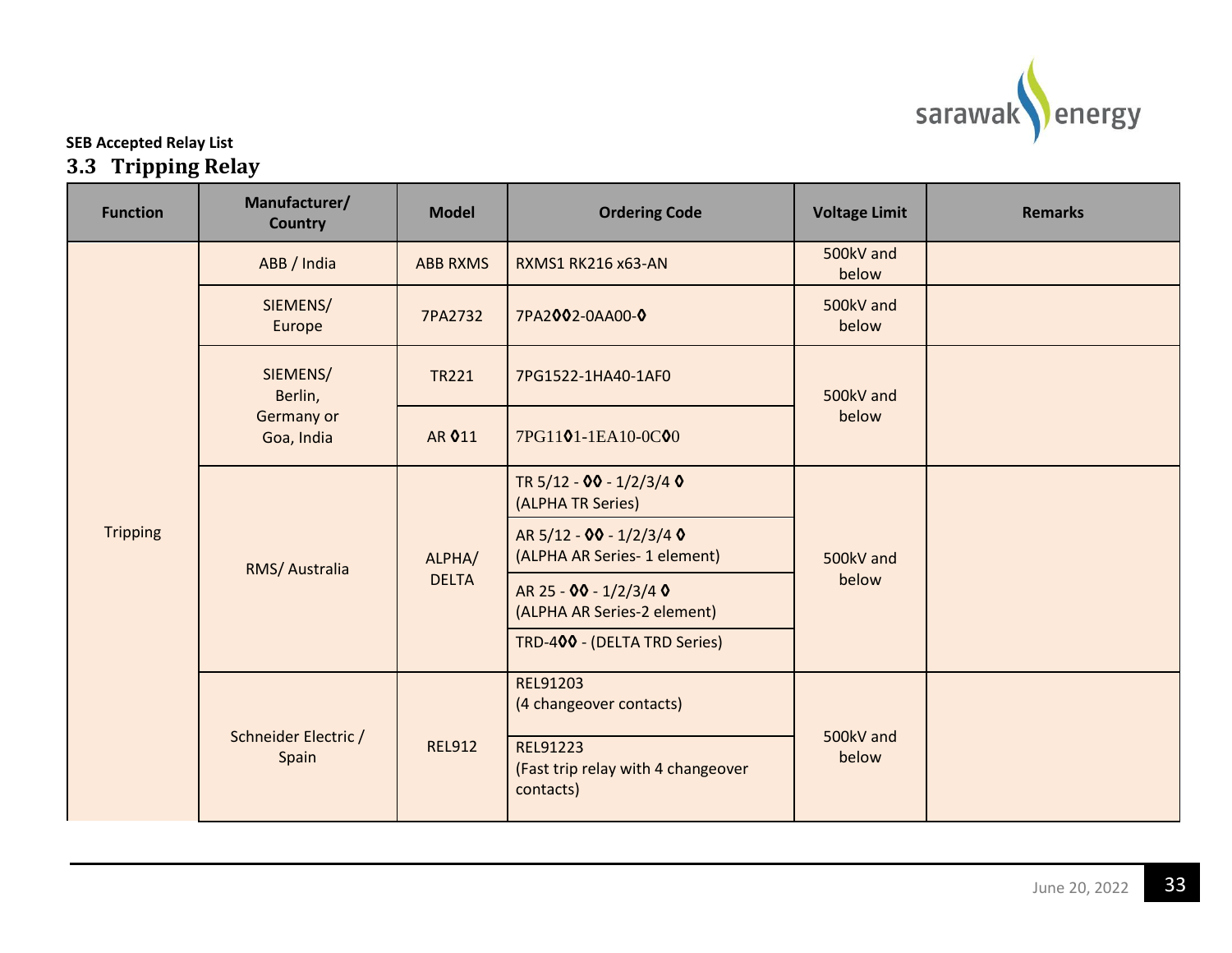

| <b>Function</b> | Manufacturer/<br><b>Country</b> | <b>Model</b>           | <b>Ordering Code</b>                           | <b>Voltage Limit</b> | <b>Remarks</b> |
|-----------------|---------------------------------|------------------------|------------------------------------------------|----------------------|----------------|
|                 |                                 |                        | MVAJ051RA0800B (5 Contact)                     | 500kV and            |                |
| <b>Tripping</b> | GE / Stafford, UK               | MVAJ05                 | MVAJ101RA0800A (10 Contact)                    | below                |                |
|                 |                                 |                        | RF4R OP01000<br>(4 changeover contacts)        |                      |                |
|                 | <b>ARTECHE / Spain</b>          | <b>ROOR</b><br>OP01000 | <b>RJ8R OP01000</b><br>(8 changeover contacts) | 500kV and<br>below   |                |
|                 |                                 |                        | RI16R OP01000<br>(16 changeover contacts)      |                      |                |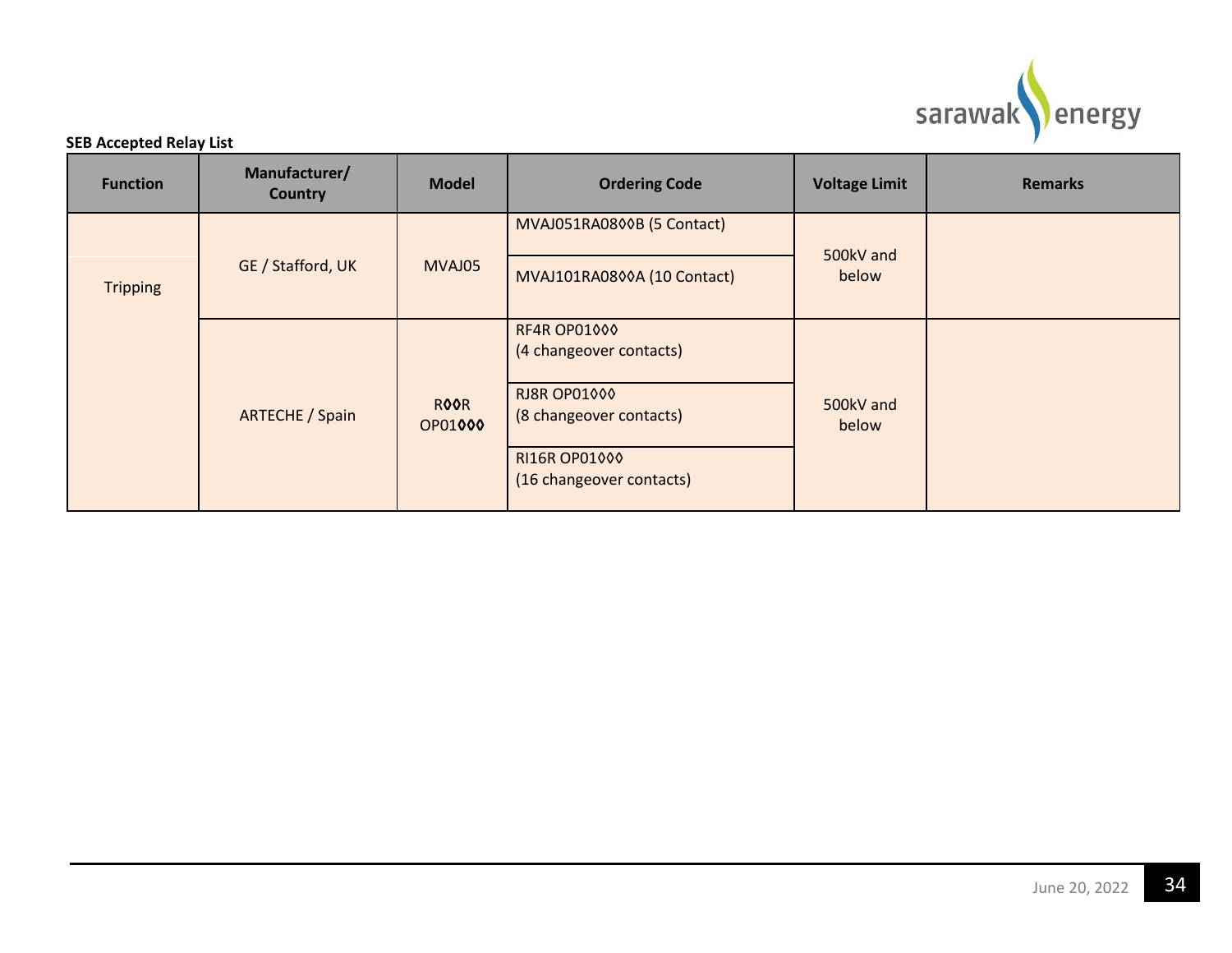

### **SEB Accepted Relay List 3.4 Test Terminal Block**

<span id="page-37-0"></span>

| <b>Function</b>                      | Manufacturer/<br><b>Country</b>                                       | <b>Model</b>      | <b>Ordering Code</b>                                                                                                                                       | <b>Voltage Limit</b>      | <b>Remarks</b>                                                 |
|--------------------------------------|-----------------------------------------------------------------------|-------------------|------------------------------------------------------------------------------------------------------------------------------------------------------------|---------------------------|----------------------------------------------------------------|
|                                      | ABB / India                                                           | <b>RTXP 18/24</b> | a) Test Socket:<br>RTXP 18 RK926-115-00<br>i.<br>RTXH 24 RK926 315-00<br>ii.<br>b) Test Plug:<br>RTXH 18 RK926 011-BC<br>i.<br>ii.<br>RTXH 24 RK926 016-AA | 500kV and<br>below        |                                                                |
|                                      | GE / Stafford, UK                                                     | MMLG01            | Test Block: MMLG01R1AB0001E<br>$\bullet$<br>Test Plug: MMLB01AXAA0011E                                                                                     | 500kV and<br>below        |                                                                |
| <b>Test Terminal</b><br><b>Block</b> | <b>SIEMENS</b><br>(REYROLLE) /<br>Berlin,<br>Germany or<br>Goa, India | 2RMLG07           | Test Socket: 7XG2220-3AA00-0AA0<br>Test Plug: 7XG2240-3AA00-0AA0                                                                                           | 500kV, 275kV<br>and 132kV |                                                                |
|                                      | RMS/ Australia                                                        | <b>4M Series</b>  | Test Socket: 4M400-00<br>$\bullet$<br>Test Plug: 4M420-0<br>$\bullet$                                                                                      | 500kV, 275kV<br>and 132kV |                                                                |
|                                      | Schneider Electric / Spain                                            | <b>ETB14</b>      | Test Socket: ETB140000000000000-V<br>$\bullet$<br>Test Plug: ETB14PV<br>$\bullet$                                                                          | 500kV and<br>below        |                                                                |
|                                      | <b>ARTECHE / Spain</b>                                                | <b>TSB14</b>      | <b>Test Block:</b><br>TSB-14-0000000000000-V<br>(Ordering Code for Manual CT Shorting:<br>TSB-14-111111111111111-V)<br>Test Plug: TSB-14-P-V<br>$\bullet$  | 500kV and<br>below        | <b>Manual CT Shorting is</b><br>required for 33kV and<br>below |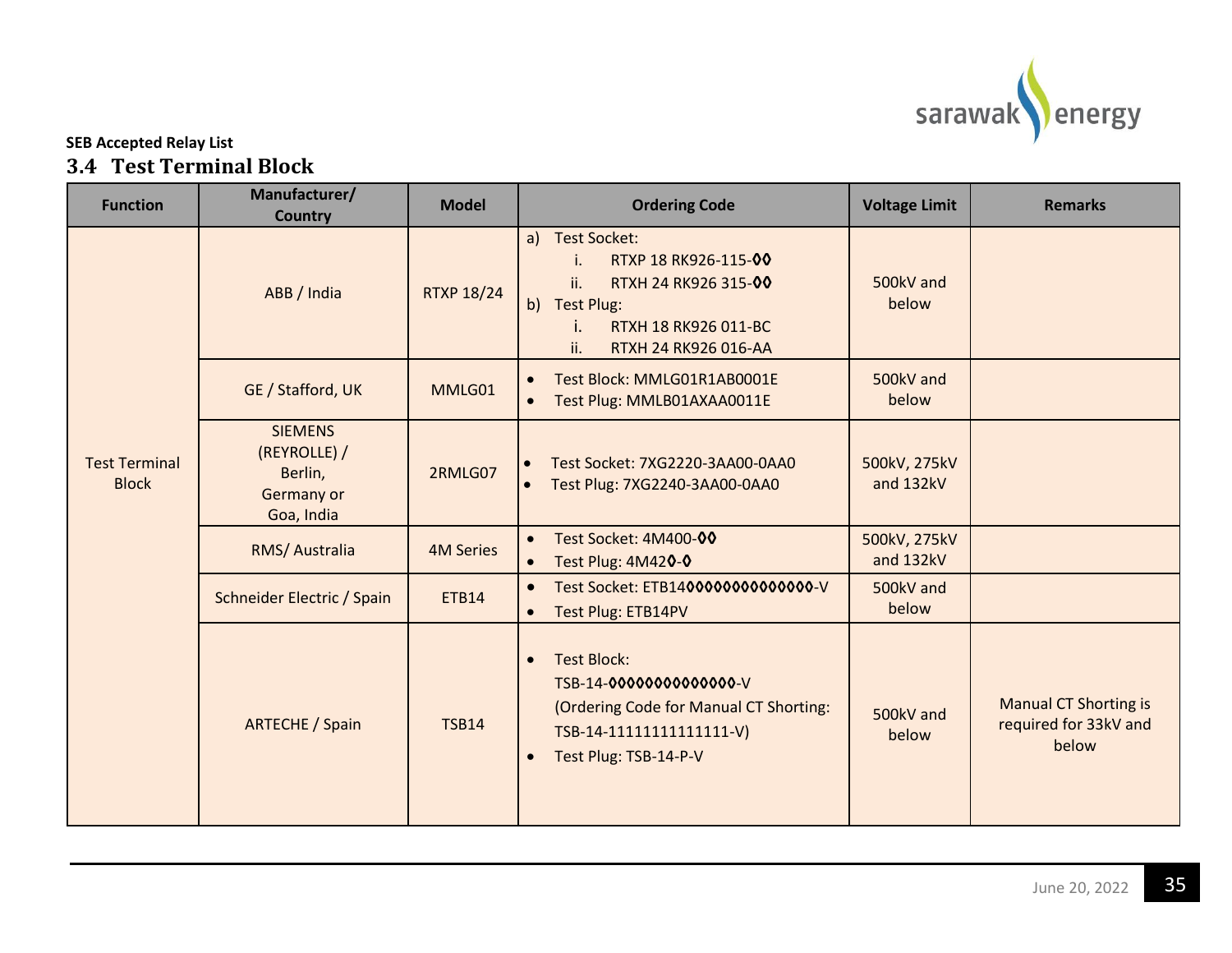

| <b>Function</b>               | Manufacturer/<br><b>Country</b>                                       | <b>Model</b>     | <b>Ordering Code</b>                                                                                                                                                    | <b>Voltage Limit</b> | <b>Remarks</b>                                                 |
|-------------------------------|-----------------------------------------------------------------------|------------------|-------------------------------------------------------------------------------------------------------------------------------------------------------------------------|----------------------|----------------------------------------------------------------|
|                               | <b>ARTECHE / Spain</b>                                                | <b>TSB18</b>     | Test Block:<br>$\bullet$<br>TSB-18-00000000000000000-V<br>(Ordering Code for Manual CT Shorting:<br>TSB-18-1111111111111111111-V)<br>Test Plug: TSB-18-P-V<br>$\bullet$ | 500kV and<br>below   | <b>Manual CT Shorting is</b><br>required for 33kV and<br>below |
| Test Terminal<br><b>Block</b> | <b>SIEMENS</b><br>(REYROLLE) /<br>Berlin,<br>Germany or<br>Goa, India | 2RMLG01          | Test Socket: 7XG2220-1AA00-0AA0<br>$\bullet$<br>Test Plug: 7XG2240-1AA00-0AA0                                                                                           | 33kV and<br>below    |                                                                |
|                               | RMS / Australia                                                       | <b>4M Series</b> | Test Block: 4M200-01<br>$\bullet$<br>Test Plug: 4M220-00<br>$\bullet$                                                                                                   | 33kV and<br>below    |                                                                |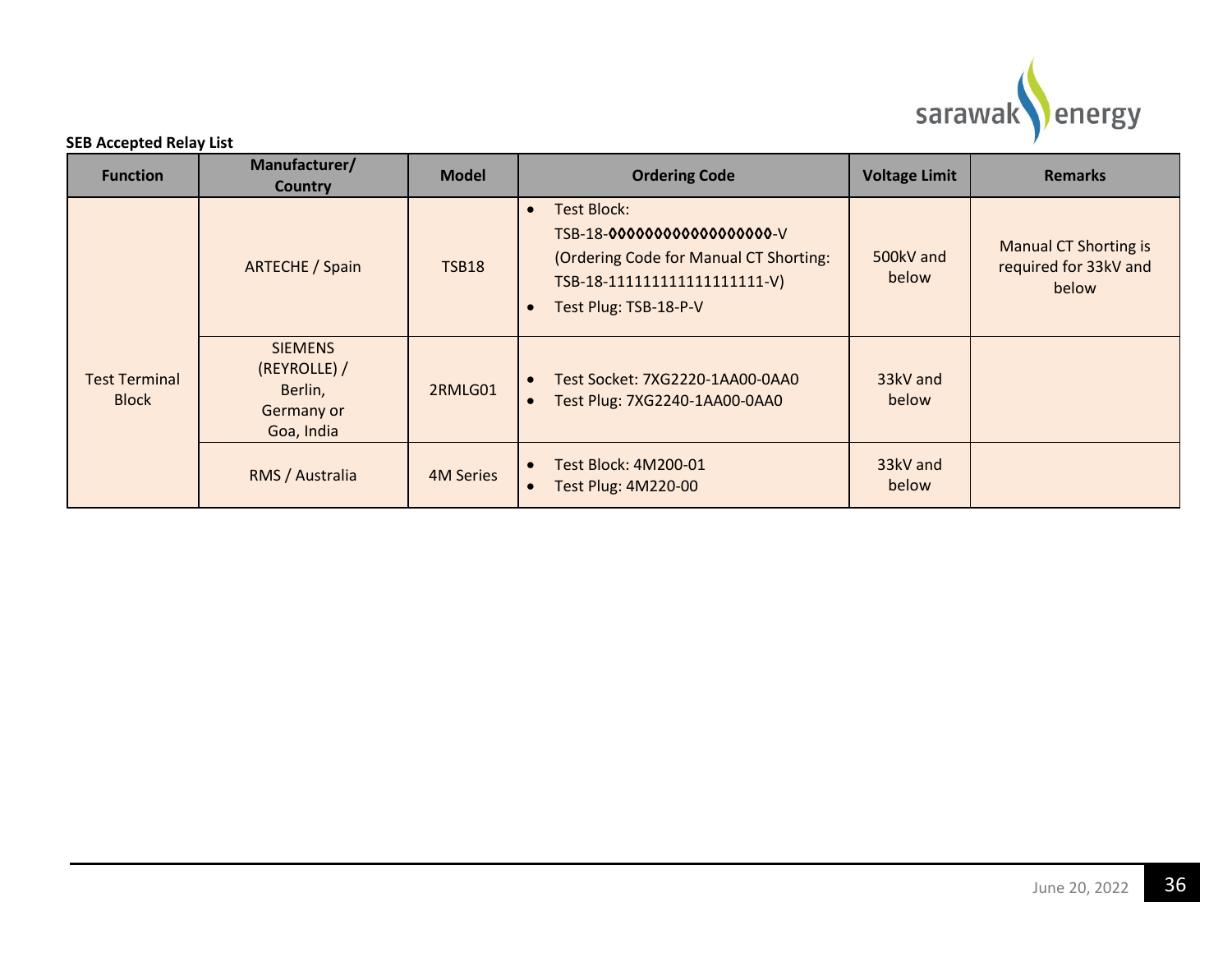

# **3.5 DC Supervision Relay**

<span id="page-39-0"></span>

| <b>Function</b>       | Manufacturer/<br><b>Country</b>                                              | <b>Model</b>               | <b>Ordering Code</b> | <b>Voltage Limit</b> | <b>Remarks</b> |
|-----------------------|------------------------------------------------------------------------------|----------------------------|----------------------|----------------------|----------------|
| <b>DC Supervision</b> | <b>SIEMENS</b><br>(REYROLLE) /<br>Berlin,<br><b>Germany or</b><br>Goa, India | <b>XR152</b>               | 7PG1741-3BD10-4AA0   | 500kV and<br>below   |                |
|                       | Schneider Electric /<br>Spain                                                | <b>REL913</b>              | REL91344             | 500kV and<br>below   |                |
|                       | RMS / Australia                                                              | Delta XRD<br><b>Series</b> | <b>XRD-400</b>       | 500kV and<br>below   |                |
|                       | GE / Stafford, UK                                                            | MVAX12                     | MVAX12R1CB0750A      | 500kV and<br>below   |                |
|                       | <b>ARTECHE / Spain</b>                                                       | RUT4                       | RUT4OP               | 500kV and<br>below   |                |